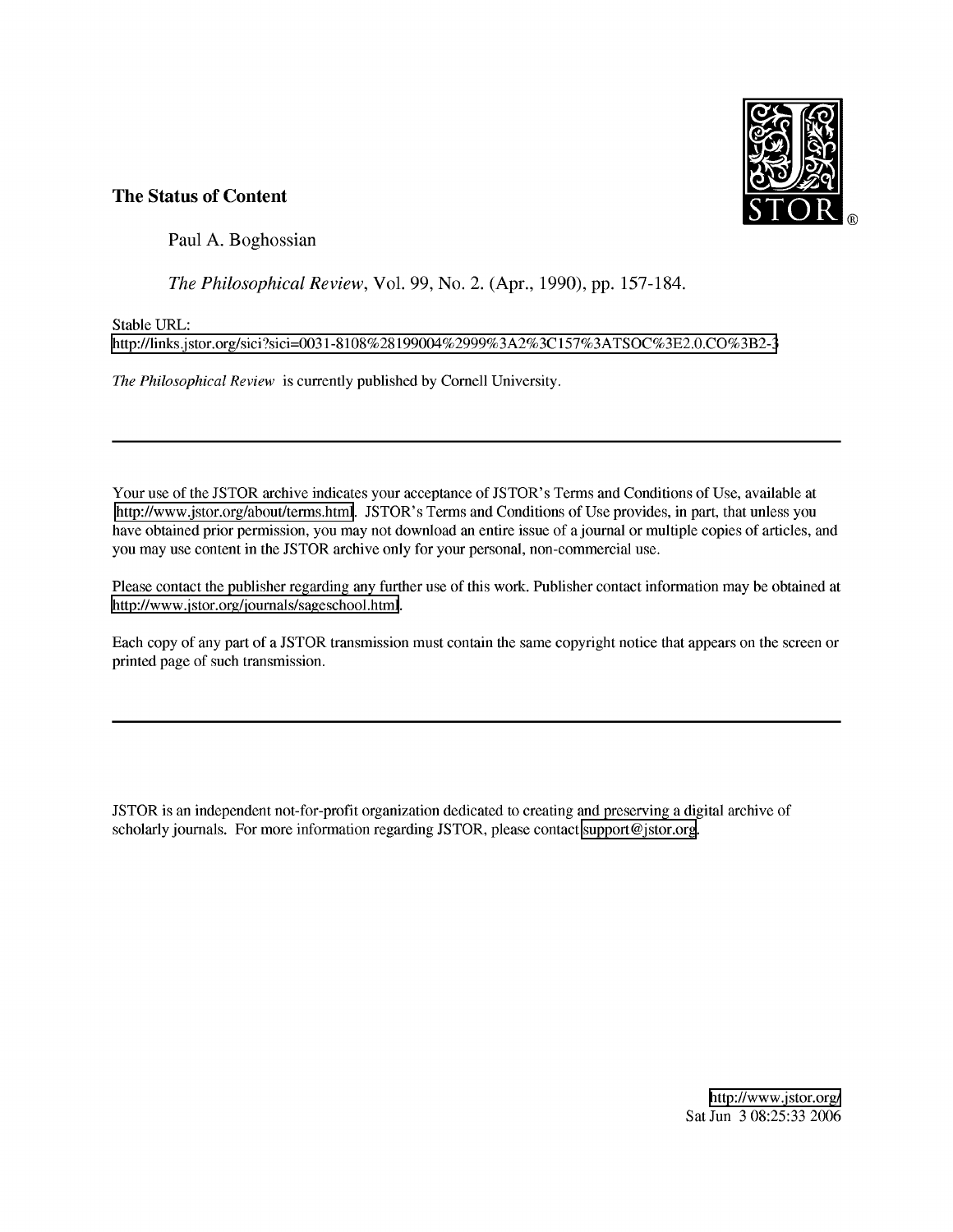# The Status of Content<sup>1</sup> Paul A. Boghossian

#### **INTRODUCTION**

 $\Lambda$  irrealist conception of a given region of discourse is the view that no real properties answer to the central predicates of the region in question. Any such conception emerges, invariview that no real properties answer to the central predicates of the region in question. Any such conception emerges, invariably, as the result of the interaction of two forces. An account of the meaning of the central predicates, along with a conception of the sorts of property the world may contain, conspire to show that, if the predicates of the region are taken to express properties, their extensions would have to be deemed uniformly empty. The question then becomes whether the predicates are best understood as expressing properties, and hence as founded on error, or whether they ought to be understood along non-factualist lines.<sup>2</sup>  $\Lambda$  n irrealist conception of  $\overline{A}$  view that no real properties  $\sum$  we that no real properties and the sorts of property the worl question then becomes whether the

Historically, irrealist models were developed primarily in con-Institution, included and the discourse although as physicalism has nection with evaluative discourse, although as physicalism has flourished and as reductionist programs have failed, their application has been extended to many other domains. Indeed, it is one of the more influential suggestions in contemporary philosophy of mind that they apply even to ordinary belief/desire psychology. A correct understanding of the semantics and metaphysics of content-based psychology leaves us, so the proponents of the inhection with evaluative discourse,

<sup>1</sup>For helpful comments I am grateful to Anne Bezuidenhout, Rudiger Bittner, Jennifer Church, Jerry Fodor, David Hills, Jaegwon Kim, Frank Jackson, Mark Johnston, Barry Loewer, Philip Pettit, Stephen Schiffer, Lawrence Sklar, Sigrun Svavarsdottir, Neil Tennant, David Velleman, Crispin Wright and Stephen Yablo; and to audiences at The University of Wisconsin, Madison, McGill University, Monash University, and the Australian National University.

<sup>&</sup>lt;sup>2</sup>In reserving the label "irrealism" for the positions outlined I mean to be making a stipulative claim, not a controversial one. Although it seems to me that the label has traditionally been used chiefly to denominate error and non-factualist theories, it remains true that "realism" and "irrealism" are terms of art which may be, and have been, used in a variety of ways.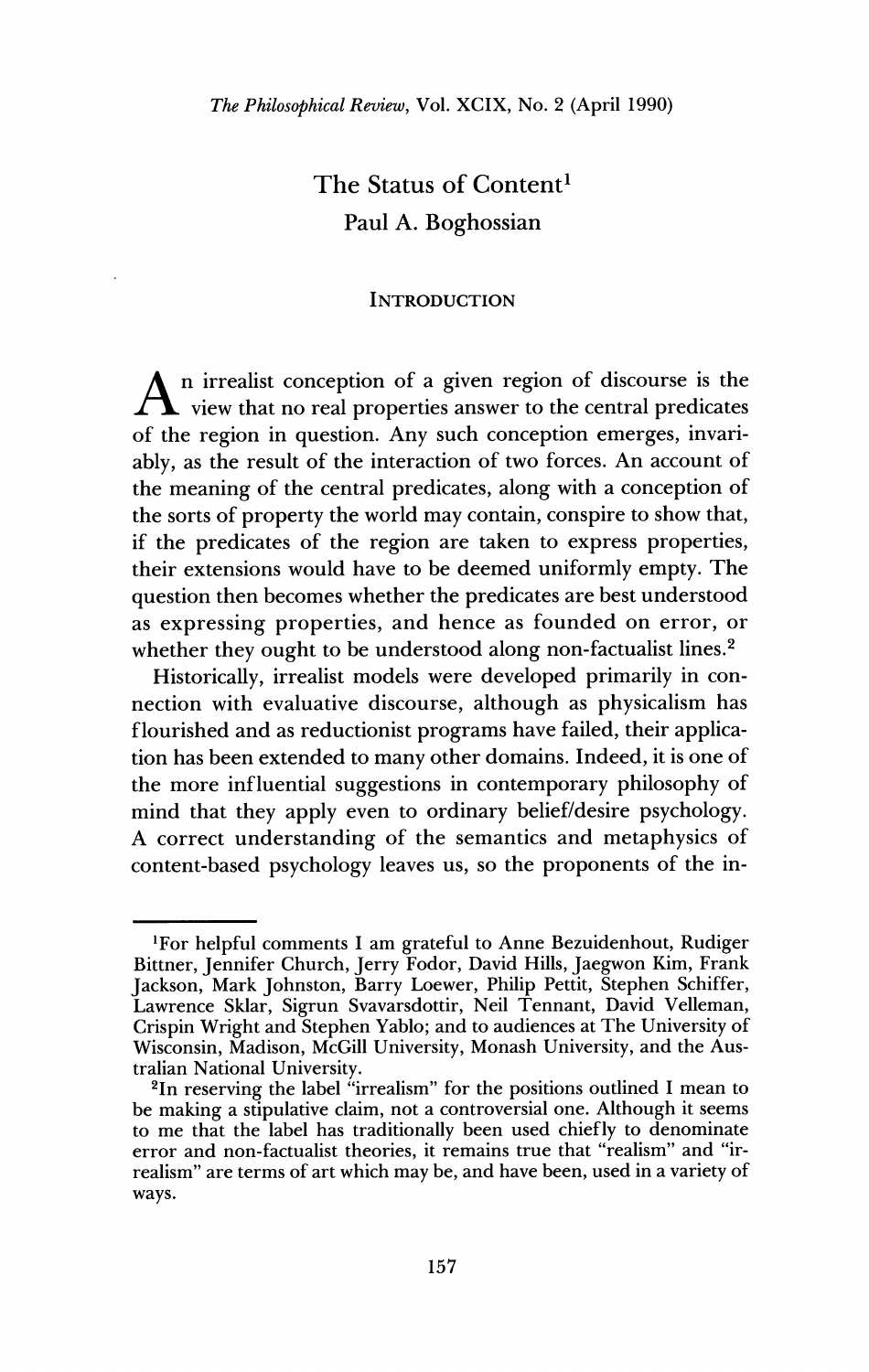fluential suggestion claim, with no option but to embrace an irrealist conception of that region of discourse.<sup>3</sup>

The influential suggestion has not gone unchallenged. Many philosophers have dissented from it—some by disputing the assumed metaphysics, others by rejecting the assumed account of psychological concepts—with inconclusive results.<sup>4</sup> In this paper I wish to argue that, at least as things now stand, one or another of these dissidents must be right, for the irrealist conclusion itself is demonstrably unacceptable: at least as traditionally formulated, an irrealism about content is not merely implausible, it is incoherent. The present paper is intended as a challenge, to those who wish to propound such an irrealism, to formulate their view in a way that is not subject to the difficulties it raises.

The basic arguments are fairly straightforward. They require mostly some clear thinking about what irrealist conceptions involve in general; what they involve as applied to content discourse in particular; and what sorts of consideration fuel content skepticism in the first place. Their combined destructive impact, however, is farreaching and has not been adequately appreciated.

The paper proceeds as follows. Part I explores the two different ways in which one might seek to make sense of the claim that no property answers to a given predicate. Part II outlines and clarifies what such irrealist conceptions look like when applied to contentful psychological idiom. Part III argues that these standard irrealist conceptions are unstable when applied to content discourse. Part IV attempts a redefinition that evades the outlined difficulties. Part V then argues (i) that even if this redefined position were stable, it could not accommodate the standard *motivations* for content irrealism; and (ii) that there is every good reason to doubt its own stability.

## I. Irrealist Conceptions

Consider a fragment of discourse F, possessing a set of characteristic predicates and a set of declarative sentences involving those

<sup>3</sup>See, for example, Paul Churchland, *Matter and Consciousness* (Cambridge, Mass.: The MIT Press, 1984) and Daniel Dennett, "Intentional Systems," reprinted in his *Brainstorms: Philosophical Essays on Mind and Psychology* (Montgomery, Vt.: Bradford Books, 1978).

<sup>4</sup>For criticisms of the first sort see J. Searle, *Intentionality* (Cambridge,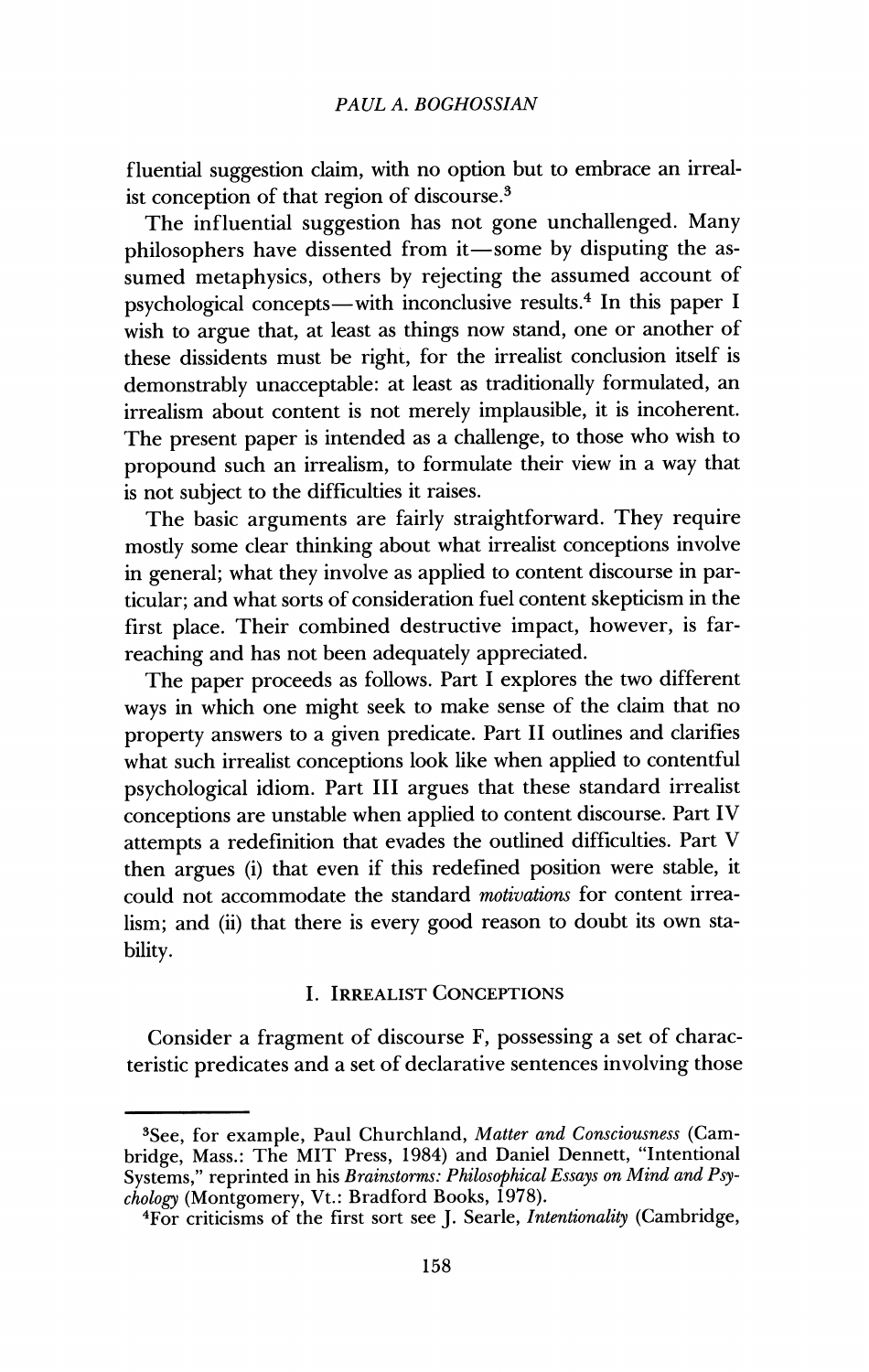predicates. And suppose you come to have a worry of the following form: nothing possesses (or, perhaps, could possess) the sorts of property denoted by the characteristic predicates of F (if the predicates of F denote any sort of property at all). You become convinced, in other words, that if the predicates of F did express properties, their extensions would be uniformly empty: nothing in the world possesses the sorts of property that are the only candidates for being named by such predicates.

A conviction of this sort has traditionally given rise to one of two possible conceptions of F, answering, respectively, to the assumption that the predicates of F express properties and to the assumption that they don't.

The first option leads to an *error* conception of F. An error theorist about a given fragment of discourse takes that fragment'<sup>s</sup> semantical appearances at face value: predicates denote properties and (hence) declarative sentences express genuine predicative judgments, equipped with truth conditions. However, the error theorist continues, because nothing actually exemplifies the properties so denoted, all the fragment's (atomic) declarative sentences are systematically *false.* Most of us are error theorists about witch talk, for example, in something like this sense: we recognize that "is a witch" denotes a property that nothing really has. John Mackie has defended such a view of moral discourse.<sup>5</sup>

An error thesis about some fragment may give rise to one of two recommendations. It can lead to the "eliminativist" suggestion that the systematic falsity of F's sentences constitutes sufficient grounds for its (eventual) elimination and replacement. Or, alternatively, it could result in an "instrumentalism" about F: in the view that, the falsity of its sentences notwithstanding, the continued use of F serves an instrumental purpose that will not easily be discharged in some other way.

An error conception is the milder of the two possible reactions to our original ontological worry. A more radical reaction would be *non-factualism.* According to this view, although F's declarative sentences appear to express genuine predicative judgments, that

England: Cambridge University Press, 1983); for the other see J. Fodor, *Psychosemantics* (Cambridge, Mass.: The MIT Press, 1988).

<sup>5</sup>J. L. Mackie, *Ethics: Inventing Right and Wrong* (London, England: Penguin, 1977).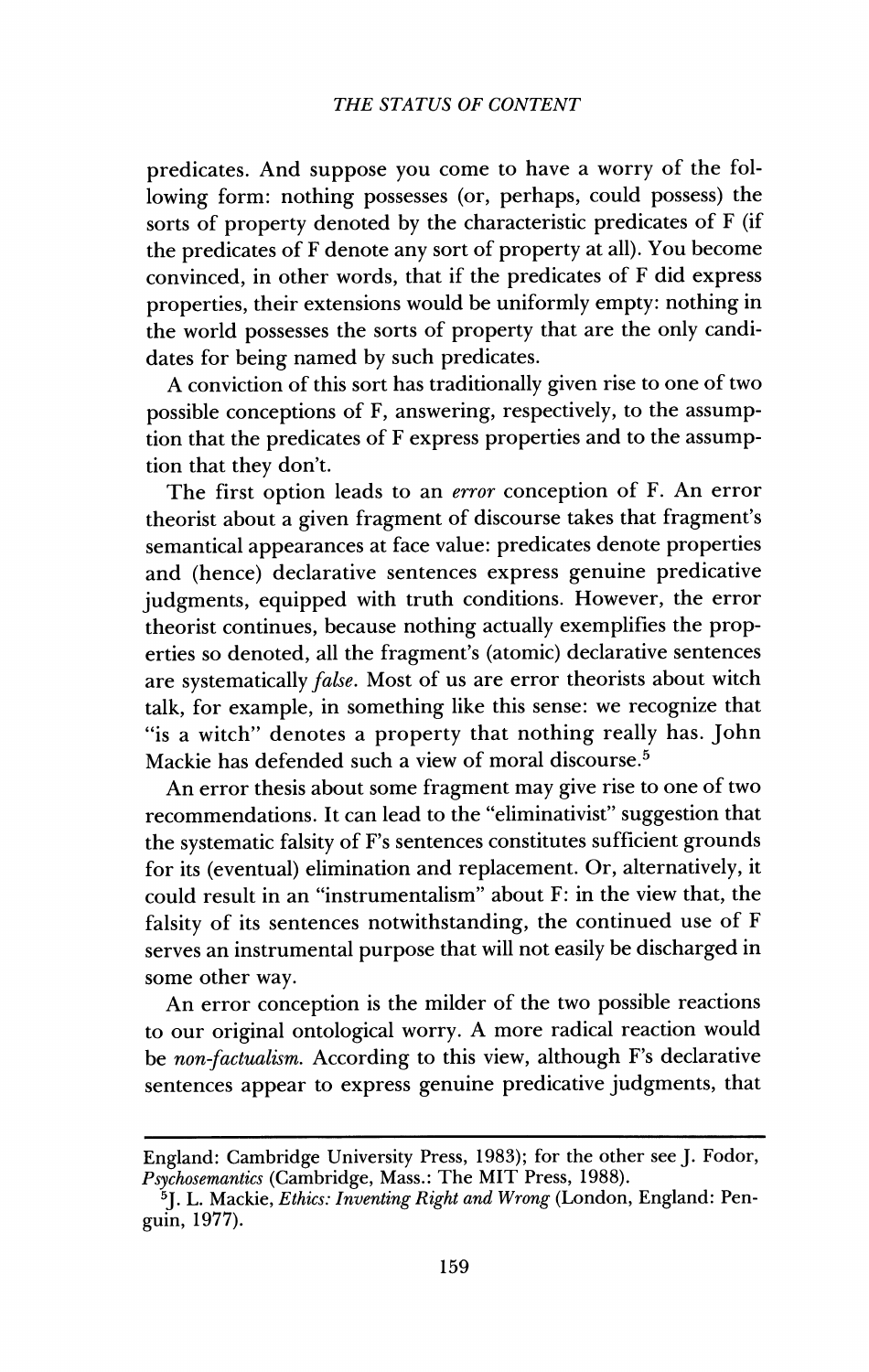appearance is wholly illusory. In actual fact, a non-factualist alleges, F's predicates do not denote properties; nor, as a result, do its declarative sentences express genuine predicative judgments, equipped with truth conditions: seeing as such sentences would be making no claim about the world, so nothing about the world could render them true or false.

A non-factualist conception of F may itself come in one of two versions, depending on whether the attributed reference failure is thought of as "intended." For, on the one hand, a predicate may fail to refer to a property even though it *aspires* so to refer; and, on the other, it may fail to refer to a property because it is no part of its semantic function so to refer. Naturally, the first verdict would lead to the recommendation that F be eliminated; whereas the second would merely prompt an alternative account of what the declarative sentences of F are designed to accomplish. How, if not as providing a vehicle for a statement of fact, should the semantic function of F's sentences be understood? Perhaps as providing a vehicle for the expression of certain sorts of attitude. Such an "expressivist" view, applied to moral discourse, was presented with characteristic brio by A. J. Ayer:

The presence of an ethical symbol in a proposition adds nothing to its factual content. Thus if I say to someone, 'You acted wrongly in stealing that money', I am not stating anything more than if I had said, 'You stole that money'. In adding that this action is wrong I am not making any further statement about it. I am simply evincing my moral disapproval of it. It is as if I had said 'You stole that money', in a peculiar tone of horror, or written it with the addition of some special exclamation marks.<sup>6</sup>

Hume, for example, is plausibly read as holding that an utterance of a sentence of the form "a caused b" expresses a belief to the effect that a certain sort of regularity has obtained in the past and will persist in the future. What makes Hume nonetheless a non-factualist about causal dis-

*<sup>6</sup>Language, Truth and Logic* (New York, N.Y.: Dover Publications, 1952), Chapter 6, p. 107.

It is important to note that it is not essential to an expressivist conception of a given sentence that utterances of that sentence express only *noncognitive* states of mind. (This is why I have chosen not to call the generic view "non-cognitivism," but rather "non-factualism.") It is open to such a non-factualist to hold, in other words, that utterances of the sentence in question express, for instance, *beliefs,* provided that the content of those beliefs may not be understood to provide the content of the sentence.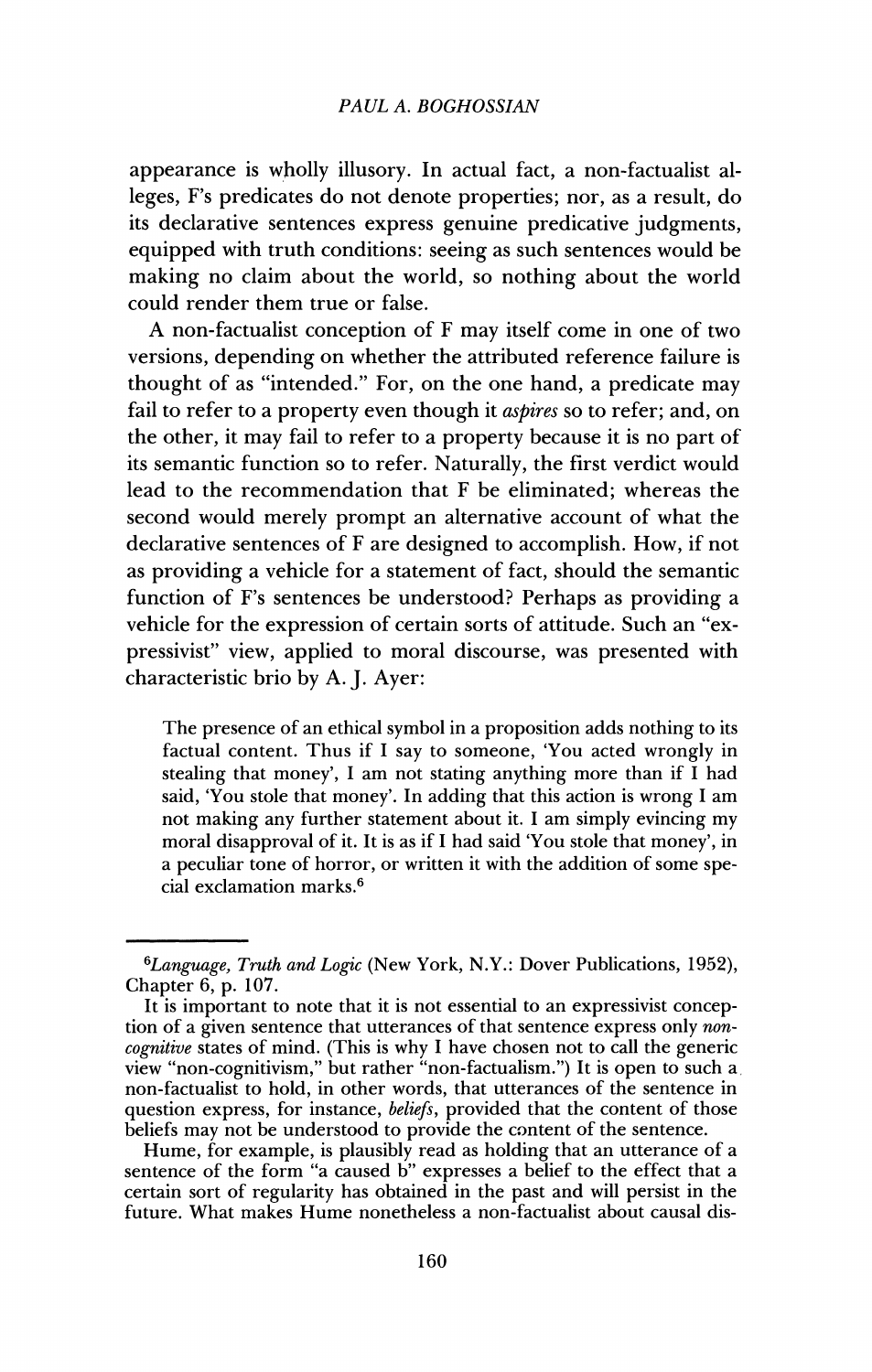Conceptions similar in spirit have been proposed for a wide variety of regions of assertoric discourse, including the aesthetic, the causal, and the counterfactual.

What all non-factualist conceptions have in common—what in effect is constitutive of such a conception of a declarative sentence of the form "x is P"—is

(1) The claim that the predicate "P" does not denote a prop- $\text{ertv}^7$ 

and (hence)

(2) The claim that the overall (atomic) declarative sentence in which it appears does not express a truth condition.

Now, the first point I wish to underscore is that there is a perspective within the foundations of semantics—specifically, a conception of truth and of truth conditions—from which any such non-factualist view is bound to appear unintelligible. Curiously, it is again in Ayer that we find an incisive statement of the perspective in question:

[T]here is no problem of truth as it is ordinarily conceived. The traditional conception of truth as a 'real quality' or a 'real relation' is due, like most philosophical mistakes, to a failure to analyze sentences correctly. There are sentences ... in which the word 'truth' seems to stand for something real . . . [but] our analysis has shown that the word 'truth' does not stand for anything.<sup>8</sup>

The conception of truth Ayer is giving voice to here has come to be known as a "deflationary" or "disappearance" view of truth. It is characterized by the claim that there is no such thing as the property of truth, a property that sentences or thoughts may enjoy, and that would be named by the words "true" or "truth." By

course is his denial that facts about regularity *analyze* facts about causation. It still remains true, consequently, that the presence of a causal symbol in a sentence adds nothing to its factual content.

<sup>&</sup>lt;sup>7</sup>I shall talk mostly of predicates "denoting" or "referring to" properties, but nothing much depends on this particular choice of semantic terminology. Talk of predicates "expressing" properties or "standing for" them may be substituted without affecting the argument.

<sup>8</sup>Ibid., p. 89.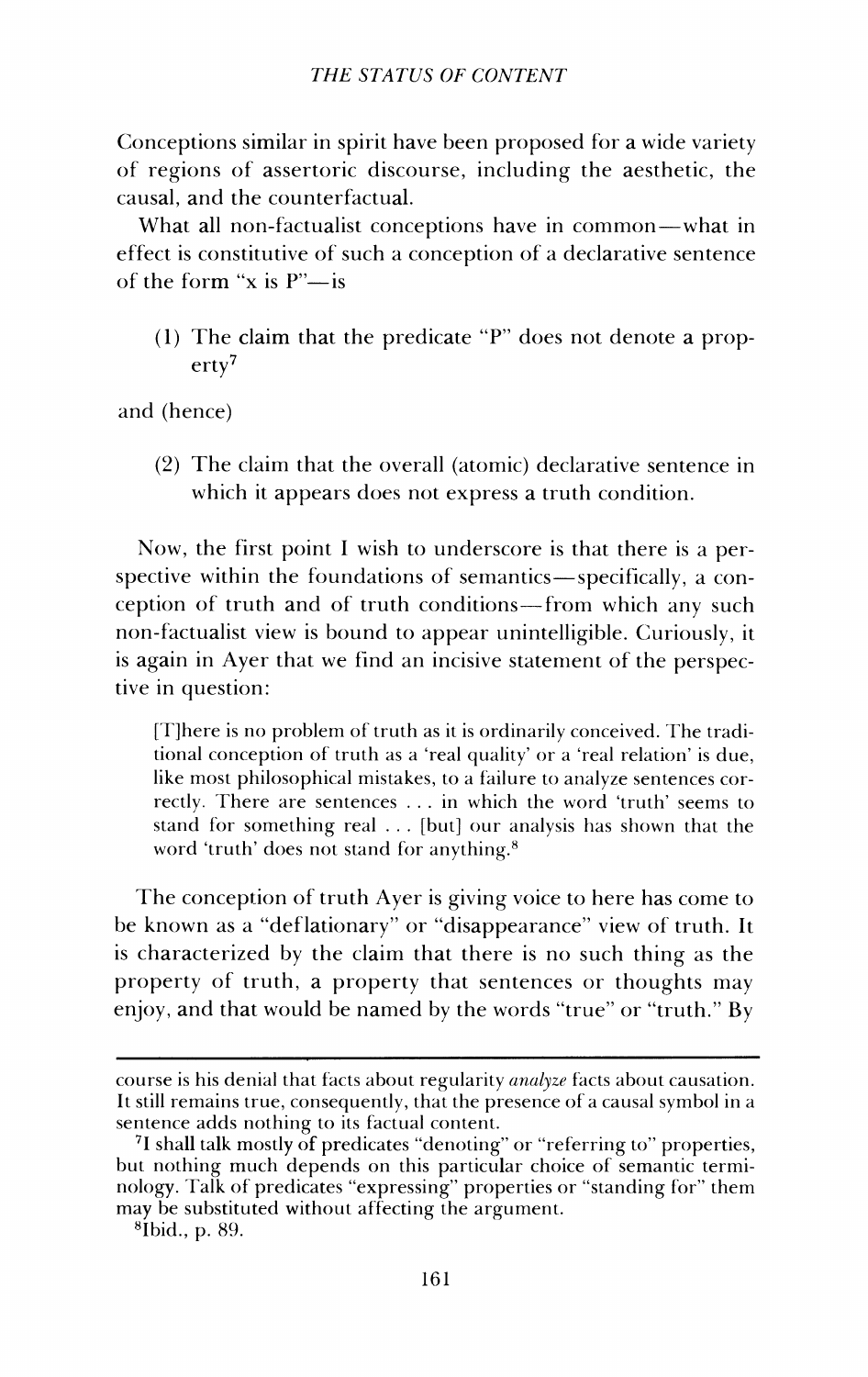way of probing such a view, let us ask how it understands the significance of "truth attributions"—of sentences of the form "x is true." There are, in effect, two options. On the one hand, a deflationist may attempt a general account of truth attributions that explains in what their semantic function consists, if it is not to consist in that of attributing a property; or, on the other, he may reject the very idea of such a general account, recommending in its place the much more modest task of specifying truth-in-a-particularlanguage—"truth-in-L." In a word, the options are "performative" theories, on the one hand, and "disquotational" theories, on the other.

Performative theories, originally proposed by William James,<sup>9</sup> and later by Peter Strawson,<sup>10</sup> are in effect analogues of expressivist conceptions of ethical statements. Acts of calling something true (compare acts of calling something good) are assimilated to acts of expressing praise for something, rather than to acts of describing that thing as possessing some specific property. As Rorty has succinctly put it, the proposal is that "true" is simply a compliment we pay sentences we are prepared to assert.<sup>11</sup>

Disquotational theories, by contrast, forego any attempt at a general account of truth attributions. According to them, the basic deflationary thought that truth is not a real property is correctly elaborated not by an alternative account of what truth in general consists in, but by the rejection of any such account. To the extent that we can talk about a theory of truth at all, this is to consist in no more than a recursive definition of truth-in-L. What sort of notion is that of truth-in-a-language? It is, in Quine'<sup>s</sup> apt phrase, the idea of a device for semantic ascent—a device for talking about snow or whiteness, by talking about sentences that are about snow or white-

<sup>9</sup>See William James, *Pragmatism* bound with *The Meaning of Truth* (Cambridge, Mass.: Harvard University Press, 1978). For defense of the attribution see R. Brandom, "Pragmatism, Phenomenalism and Truth Talk," in *Midwest Studies in Philosophy,* XII (Minneapolis, Minn.: University of Minnesota Press, 1988).

<sup>10</sup>P. Strawson, "Truth," reprinted in G. Pitcher, ed., *Truth* (Englewood Cliffs, N.J.: Prentice Hall, 1964).

<sup>11</sup>See R. Rorty, "Pragmatism, Davidson and Truth," in *Truth and Interpretation: Perspectives on the Philosophy of Donald Davidson,* ed. E. LePore (Oxford, England: Basil Blackwell, 1986), p. 334. Needless to say, there are significant differences among the theories united under the "performative" label; but they do not matter for present purposes.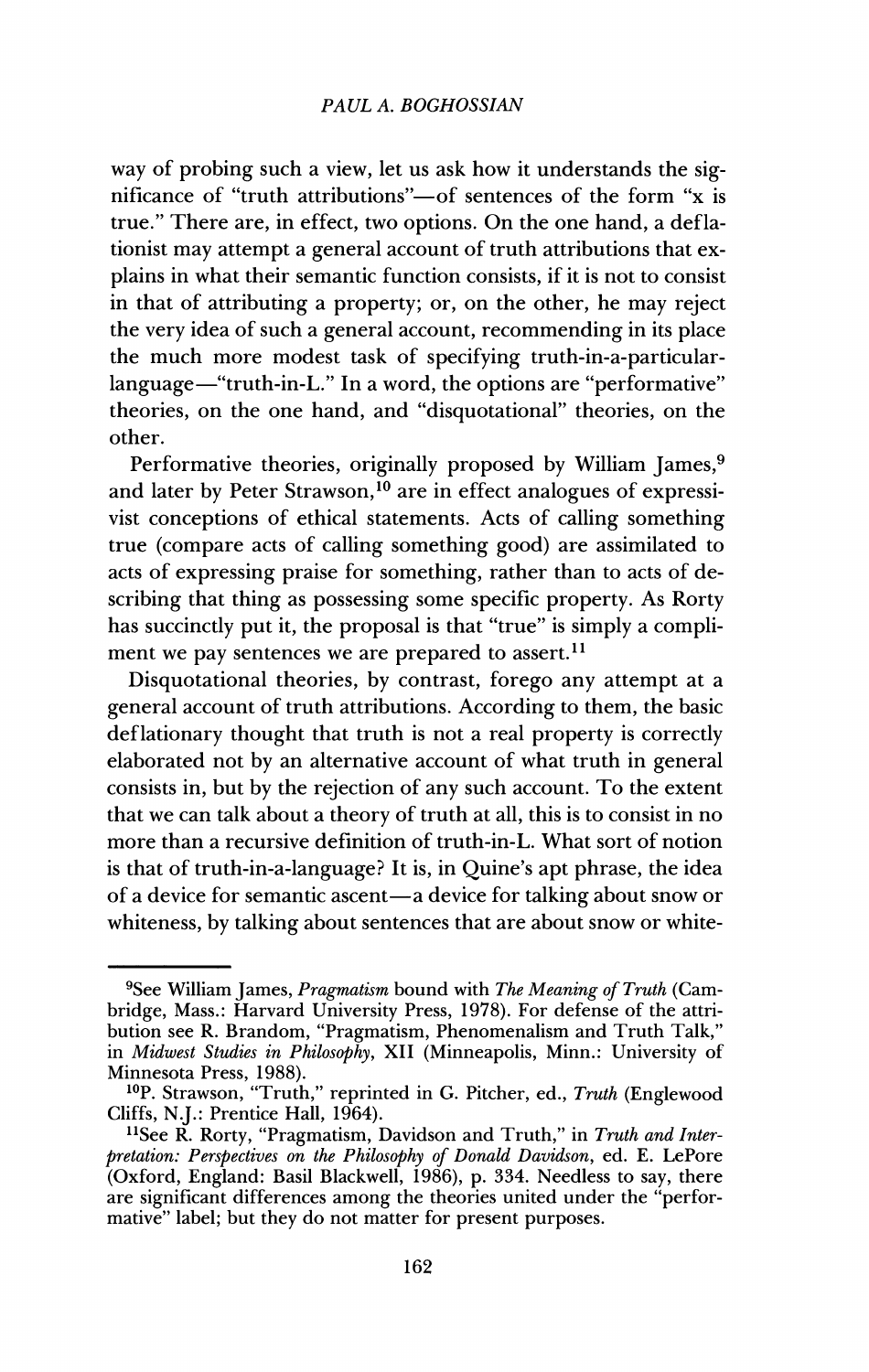ness. To be sure, such a device has a use: it provides a handy way of affirming or rejecting an infinite lot of facts; but it is, for all that, in principle, dispensable.<sup>12</sup>

My concern just now is not with a deflationary conception of truth as such;<sup>13</sup> it is, rather, with the *tension* between such a conception and a non-factualist thesis about a given region of assertoric discourse.<sup>14</sup>

To bring the tension into focus, let us ask what conditions a sentence must satisfy if, on a deflationary construal of truth, it is to so much as be a candidate for truth. What, in other words, certifies a sentence as truth-conditional, on a deflationary construal of truth?

Two minimal requirements suggest themselves: first, the sentence must be significant, and second, it must be declarative in form. Unpacking somewhat, the requirements are that the sentence possess a role within the language: its use must be appropriately disciplined by norms of correct utterance; and that it possess an appropriate syntax: it must admit of coherent embedding within negation, the conditional, and other connectives, and within contexts of propositional attitude.<sup>15</sup>

<sup>14</sup>Since one elaboration of a deflationary construal—the pragmatists' is an expressivist conception of truth talk, this is tantamount to saying that an expressivist conception of truth talk is inconsistent with an expressivist conception of any other fragment.

<sup>12</sup>See W. V. Quine, *The Philosophy of Logic* (Cambridge, Mass.: Harvard University Press, 1986), pp. 11-12. See also Hartry Field, "The Deflationary Conception of Truth," in MacDonald and Wright, eds., *Fact, Science and Morality* (Oxford, England: Basil Blackwell, 1986).

 $13$ I will, however, be concerned with this question towards the end of the paper. For a sympathetic discussion of deflationary construals of truth talk see Brandom, *op. cit.* Brandom sees deflationism as receiving its finest elaboration to date in a version of the "prosentential" theory of truth proposed in Grover, Camp and Belnap, "A Prosentential Theory of Truth," *Philosophical Studies* 27 (1975). He writes in conclusion

<sup>[</sup>that] the pragmatists' strategy has been vindicated at least this far: It is possible to account for truth talk without invoking a property of truth that such talk must be understood as answering to (p. 90).

Many people have noticed the tension between deflationism and nonfactualism. For some recent examples see C. McGinn, *Wittgenstein on Meaning* (Oxford, England: Basil Blackwell, 1984), p. 71 and Simon Blackburn, "The Individual Strikes Back," *Synthese* 58 (1984), pp. 281-302.

<sup>&</sup>lt;sup>15</sup>Crispin Wright has suggested that these two requirements collapse into each other because "the operation of such [normative] constraint has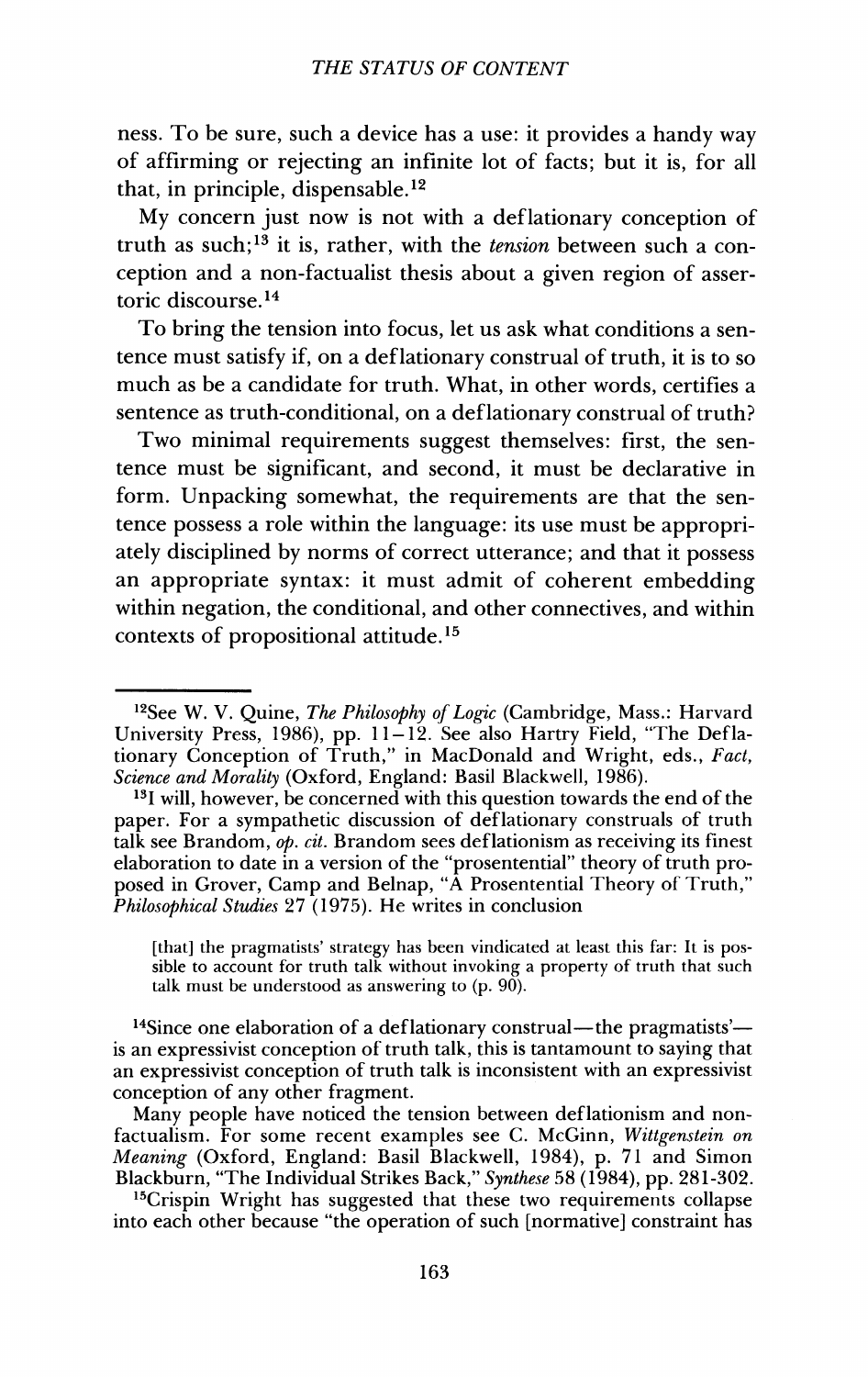The status of these two requirements, as individually necessary conditions for candidacy for deflationary truth, is certified by the deflationary conception itself (which is just as it should be). Thus, it is required by the claim that "true" is a device for semantic ascent, that the sentence to which "true" is predicated be both meaningful and declarative. Since, on such a view, the overall effect of asserting that a sentence is true is just to assert the sentence itself, the requirements on truth predication must include whatever requirements attend candidacy for assertion itself; and, clearly, a sentence must be both meaningful and assertoric in form if it is to be a candidate for assertion. Similarly, a sentence must satisfy both these minimal conditions if it is to be a candidate for "performative" truth, for they are both required by the claim that "true" is a compliment we pay sentences we are prepared to assert.

The tension between a deflationary understanding of truth and a non-factualist thesis stems from the fact that these requirements would seem also to *be jointly sufficient* for truth conditionality, on a deflationary understanding of truth. For if they are jointly sufficient, then there is *no more* to a sentence's being truth-conditional —genuinely apt for (deflationary) truth and falsity—than its being a significant sentence possessing the appropriate syntactic potentialities. But it is constitutive of non-factualism precisely that it denies, of some targeted significant, declarative sentence that it is truth-conditional. On a deflationary conception of what it is to possess truth conditions, there would be, simply, no space for such a possibility.

But why must the conditions be thought of as jointly sufficient? Isn't there room for the suggestion that *more* is required for truth conditionality, consistent with subscription to a deflationism about truth? Isn't it imaginable, that is, that someone might require that a given region of discourse meet certain further conditions—reducibility to the vocabulary of basic science, for example—if it is to be genuinely truth-conditional, and yet remain a deflationist about truth?

It is hard to make sense of the suggestion. The difficulty lies in seeing how any such further requirement would be motivated.

no expression except in such syntactic conditioning of a region of discourse." See his "Realism: The Contemporary Debate—Whither now?" p. 7 (forthcoming). It would be fine by me if this were so.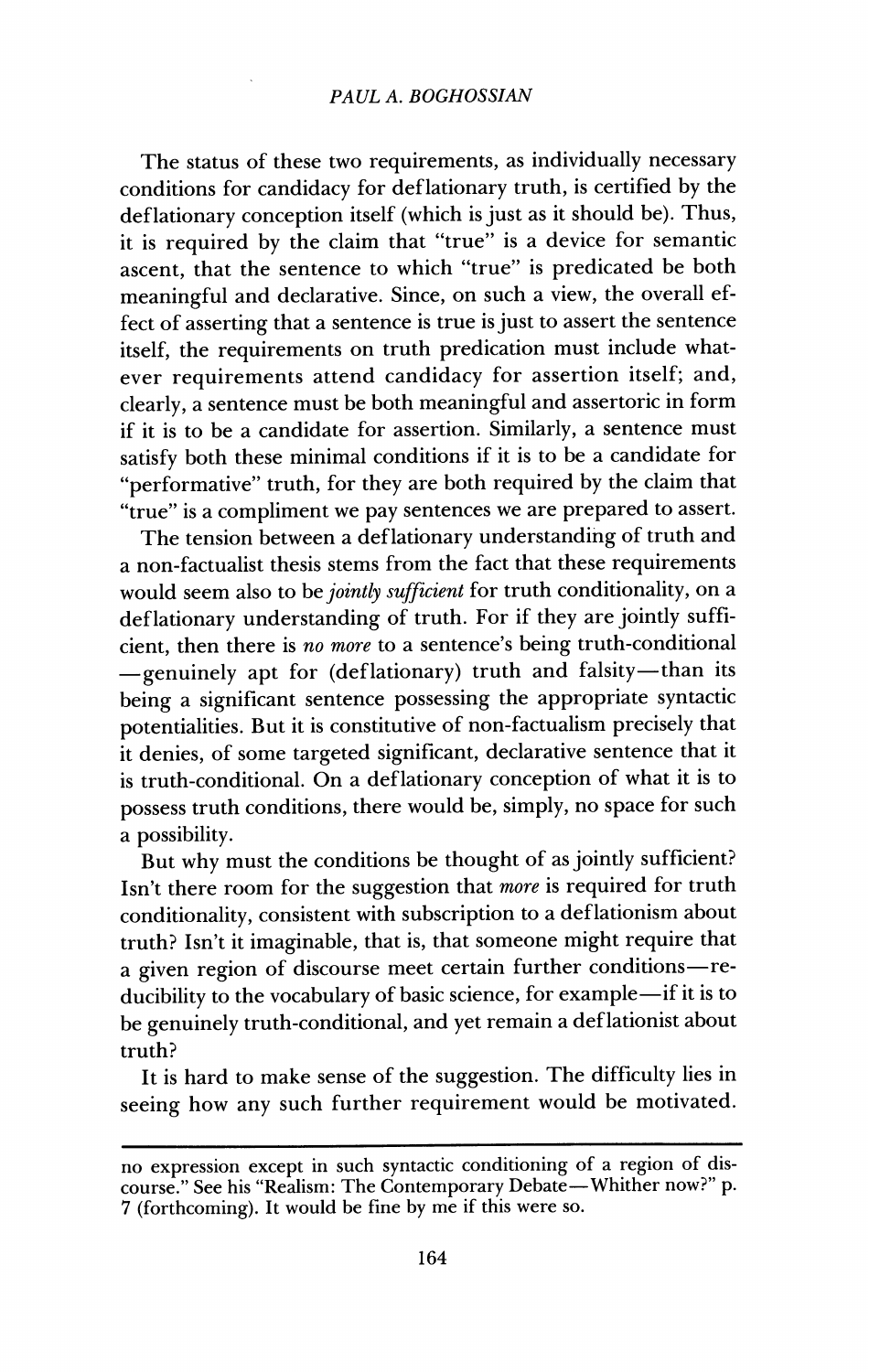Any proposed requirement on candidacy for truth must be grounded in the preferred account of the nature of truth. On a deflationary account of truth, there is no substantive property truth—that sentences or thoughts may enjoy; on such a view, on the contrary, all truth talk consists either in the evincing of a certain sort of praise (with the pragmatists) or in the deployment of semantic ascent (with the disquotationalists). Both of these articulations of deflationism require the two conditions outlined. But how could they conceivably require more? Any meaningful, declarative sentence would be (at a minimum) a *candidate* for assertion; it would be, thereby, a candidate for the compliment we pay sentences we are prepared to assert, or, as the alternative would have it, a candidate for semantic ascent. Any such sentence would count, therefore, as truth-conditional in a deflationary sense.<sup>16</sup>

It would appear to be a point to which Ayer must have paid inadequate attention. A non-factualism about any subject matter presupposes a conception of truth richer than the deflationary: it is committed to holding that the predicate "true" stands for some sort of real, language-independent property, eligibility for which will not be certified solely by the fact that a sentence is declarative and significant. Otherwise, there will be no understanding its claim that a significant sentence, declarative in form, fails to possess truth conditions.<sup>17</sup>

 $16$ Compare this with a robust conception—say, a coherence theory—of truth. On such a theory, truth is construed as a particular sort of coherence between meaningful sentences. Here it is easy to imagine that candidacy for truth might require more than the two conditions outlined. Suppose, for example, that on the favored notion of coherence, coherence between regions with highly disparate vocabularies is not an intelligible possibility. On such a view, a sentence would have to satisfy a reductionist requirement before it even made sense to ask whether it was true.

 $17$ Whether truth is robust or deflationary constitutes the biggest decision a theorist of truth must make. But decide he must. It is an assumption of the present paper that the concept of truth is *univocal* as between these two conceptions, that a concurrent commitment to *both* a robust and a deflationary concept of truth would be merely to pun on the word "truth." We should not confuse the fact that it is now an open question whether truth is robust or deflationary for the claim that it can be both. There is no discernible plausibility in the suggestion that the concept of a correspondence between language and world and the concept of a language-bound operator of semantic ascent might both be versions of the same idea.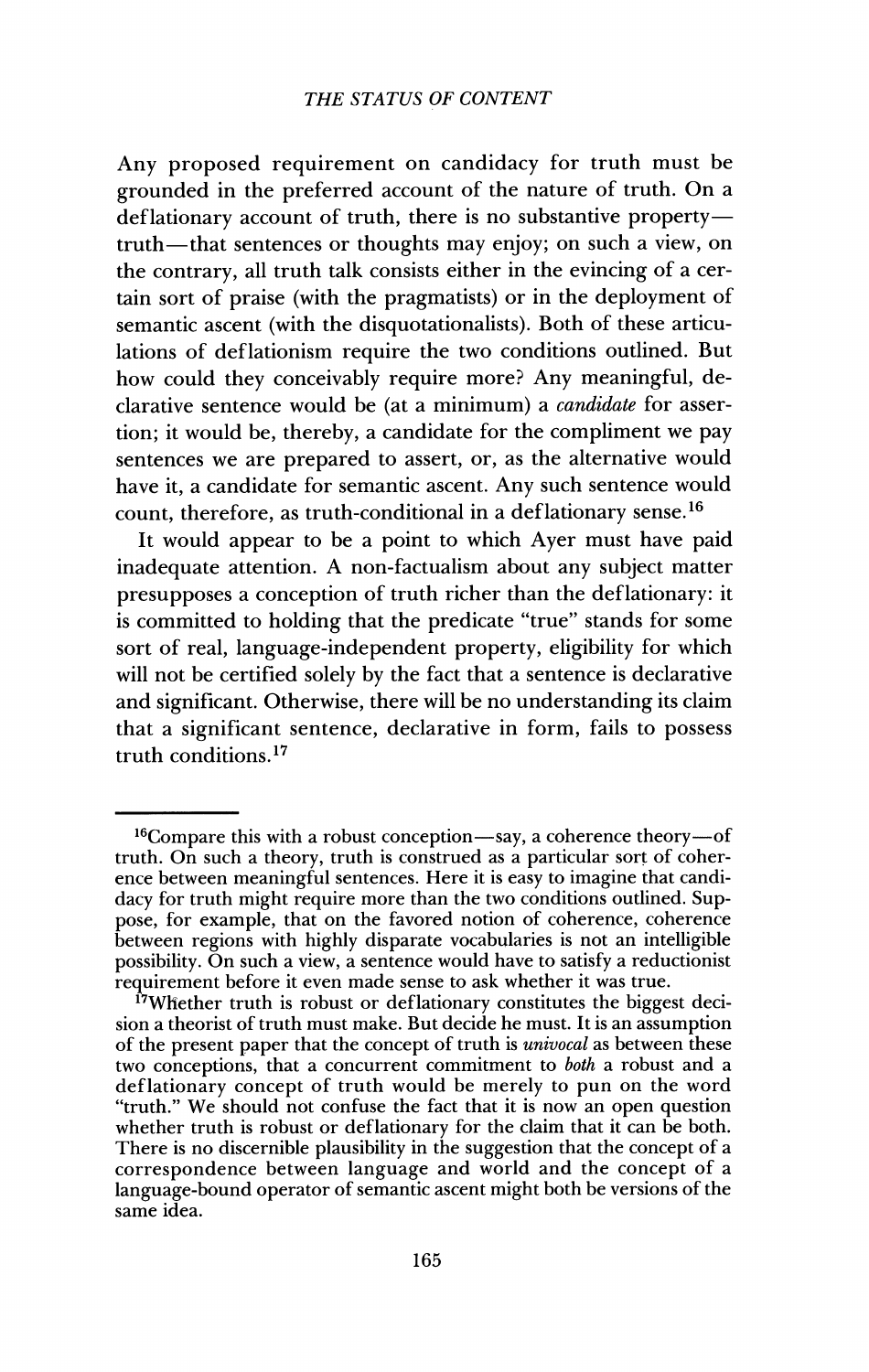It will be important to the argument later on to observe that we could have approached this very conclusion from a somewhat different direction: by beginning with the non-factualist's denial that the predicate in "x is  $\overrightarrow{P}$ " refers to a property, rather than with his denial that the sentence as a whole possesses factual content.

Corresponding to the distinction between deflationary and robust conceptions of truth, there is a distinction between deflationary and robust conceptions of reference. A deflationary understanding of "refers" would be this: a term refers to a property provided it has the syntax of a predicate and possesses a role in the language. What is denied is that the expression "refers to a property" expresses some sort of objective relation that may obtain between predicates and language-independent properties, a relation of the sort that causal theories of predicate reference may be understood to be attempting to elucidate.<sup>18</sup> And, again, it is clear that a non-factualist is committed to a conception of predicate reference richer than the deflationary. For what a non-factualist wishes precisely to say is that some expressions—like "wrong" or "cause" or "beautiful" or "funny"—which have the syntax of predicates and which possess perfectly well-defined roles within the language, nevertheless fail to refer to any real property. This claim is intelligible only against the background of a robust conception of reference.

Since, however, it is a platitude that "x is P" is true if and only if the object denoted by "x" has the property expressed by "P," a non-factualist's denial that a particular predicate refers to a property is by itself sufficient to anchor his commitment to a robust conception of truth. For if the predicate in "x is P" might fail to refer to a property, then the overall declarative sentence of which it's a part might fail to possess a truth condition. However, declarative sentences cannot fail to possess truth conditions except against the background of a robust conception of truth. Hence, a commit-

<sup>18</sup>For deflationary conceptions of reference see R. Brandom, "Reference Explained Away," *Journal of Philosophy* 81 (1984); S. Schiffer, *Remnants of Meaning* (Cambridge, Mass.: The MIT Press, 1987); R. Rorty, *Consequences of Pragmatism* (Minneapolis, Minn.: University of Minnesota Press, 1982).

For causal theories of predicate reference see, for example, F. Dretske, *Knowledge and the Flow ofInformation* (Cambridge, Mass.: The MIT Press, 1981); J. Fodor, *Psychosemantics.*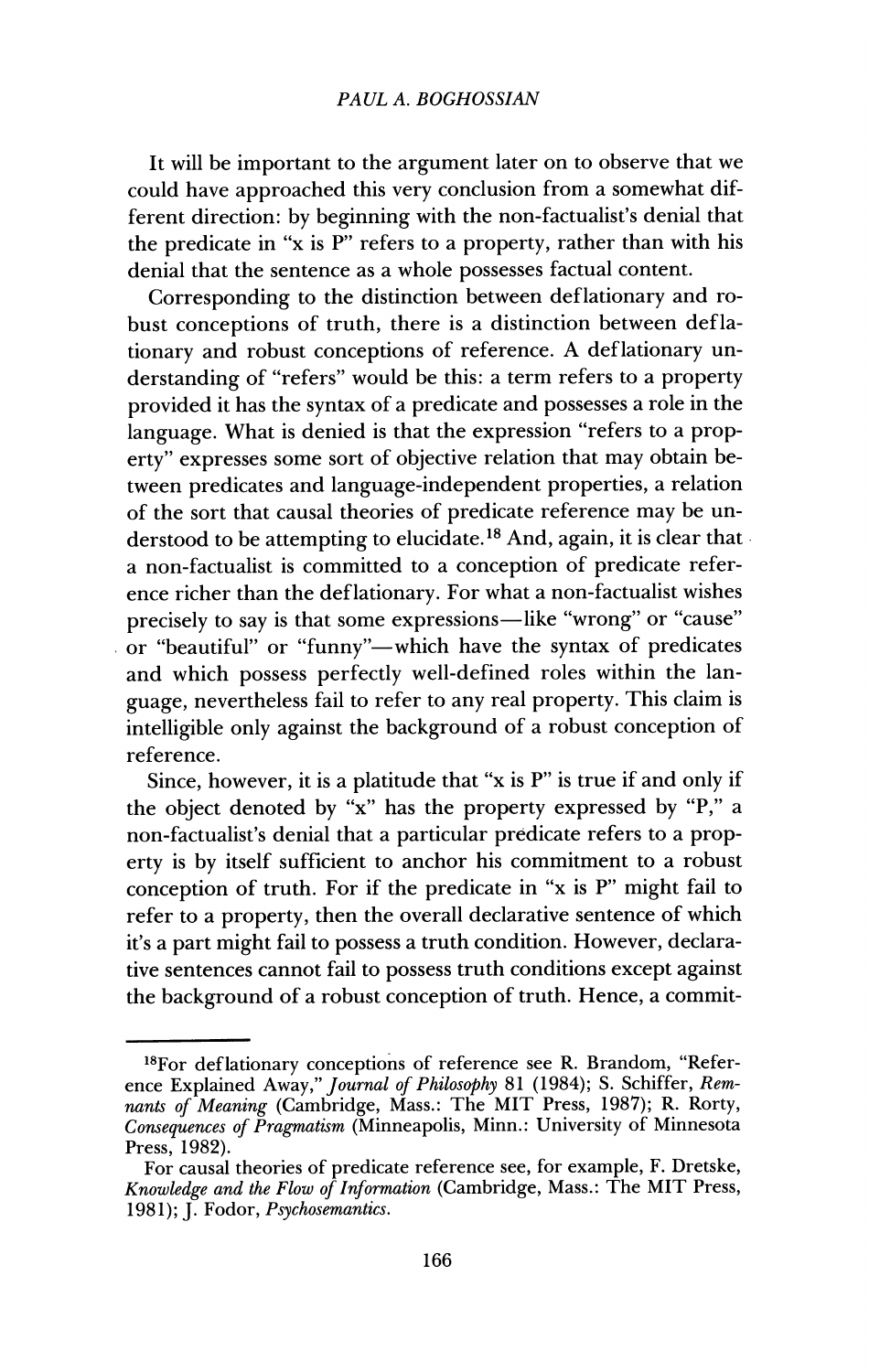ment to a robust conception of reference would appear to entrain a commitment to a robust conception of truth, just as expected.

Our discussion of error theories can afford to be much briefer. An error thesis about the sentence "x is P" is simply the view that, because nothing has the property avowedly denoted by "P,"

(3) "x is P" is always false.

It is easy to see that an error theory, in contrast with a nonfactualist thesis, is not locked into any particular understanding of the central semantic notions. Because an error theory does not rely upon a distinction between apparently referential and genuinely referential devices, or apparently truth-conditional and genuinely truth-conditional sentences, it is intelligible on both robust and deflationary understandings of reference and truth.

What any error theory *is* committed to, however, is simply this: that there *actually* are some sentences that possess truth conditions (on whatever understanding of that notion is favored). The commitment is evident: an error thesis presupposes that the targeted declarative sentences possess truth conditions, otherwise it couldn't call them "false."

To sum up this general discussion of irrealist conceptions: I have argued that a non-factualist model of a given region of discourse presupposes robust conceptions of truth and reference; and that an error theory of that region presupposes that its sentences are truth-conditional, on whatever construal of truth is favored.

What I am going to argue is that an application of these models to content discourse itself runs afoul of their respective presuppositions.<sup>19</sup>

<sup>19</sup>It is sometimes suggested that there is a *third* sort of irrealist conception of a given property, one according to which truths about a property are constituted by the judgments that we would make about it under specified circumstances. Some versions of a dispositional analysis of color assume this form. I don't consider such a view in this paper because it does not seem to me to be an irrealist view in the proper sense of the term. After all, on such a view it is neither true that the property is not instantiated nor that it is non-existent. All that follows is that the property in question is *judgment-dependent*; and I don't see why there couldn't be per-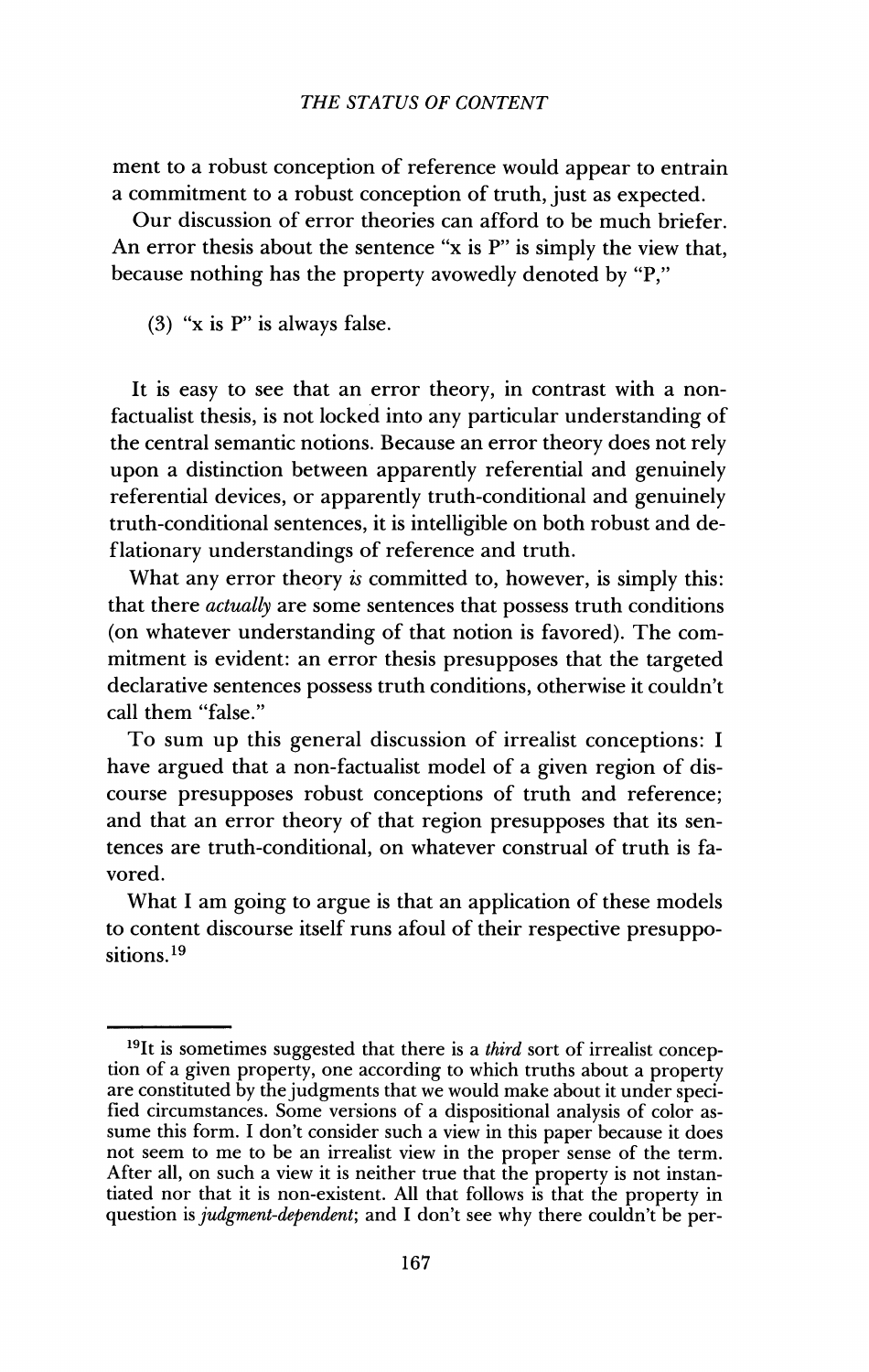#### *PAUL A. BOGHOSSIAN*

# II. THE STATUS OF CONTENT DISCOURSE

Irrealist construals of content-based psychology have been formulated in both error-theoretic and non-factualist versions; and the error alternative, at least, in both eliminative and instrumentalist guises.

Thus, Paul Churchland has defended the thesis that

our common sense psychological framework is a false and radically misleading conception of the causes of human behavior and cognitive activity. On this view, folk psychology is not just an incomplete representation of our inner states; it is an outright misrepresentation of our internal states and activities. Consequently, we cannot expect a truly adequate neuroscientific account of our lives to provide theoretical categories that match up nicely with the categories of our common sense framework. Accordingly, we must expect that the older framework will simply be eliminated, rather than reduced, by a matured neuroscience.<sup>20</sup>

And Daniel Dennett and Kripke's Wittgenstein have endorsed a conception of psychological discourse that seems best understood along non-factualist lines.

According to Dennett, the "attribution" of beliefs and desires to something consists in nothing over and above the adoption of a certain sort of (predictive) "stance" toward it; it ought not to be understood as an attempt to describe properties of that thing, an attempt that would misfire if the relevant properties were not to obtain. A system counts as having beliefs and desires if it is an intentional system; and it counts as an intentional system if it can be successfully predicted from the intentional stance.

We do quite successfully treat these [chess-playing] computers as intentional systems, and we do this quite independently of any considerations about what substance they are composed of, their origin, their position or lack of position in the community of moral agents, their consciousness or self-consciousness. . . . The decision to adopt the [in-

fectly objective truths about judgment-dependent properties. For discussion of a judgment-dependent conception of content see my "The Rule-Following Considerations," *Mind* 98 (1989).

<sup>20</sup>Paul Churchland, *Matter and Consciousness,* p. 43. See also his "Eliminative Materialism and the Propositional Attitudes," *Journal ofPhilosophy* 78 (1987), p. 67.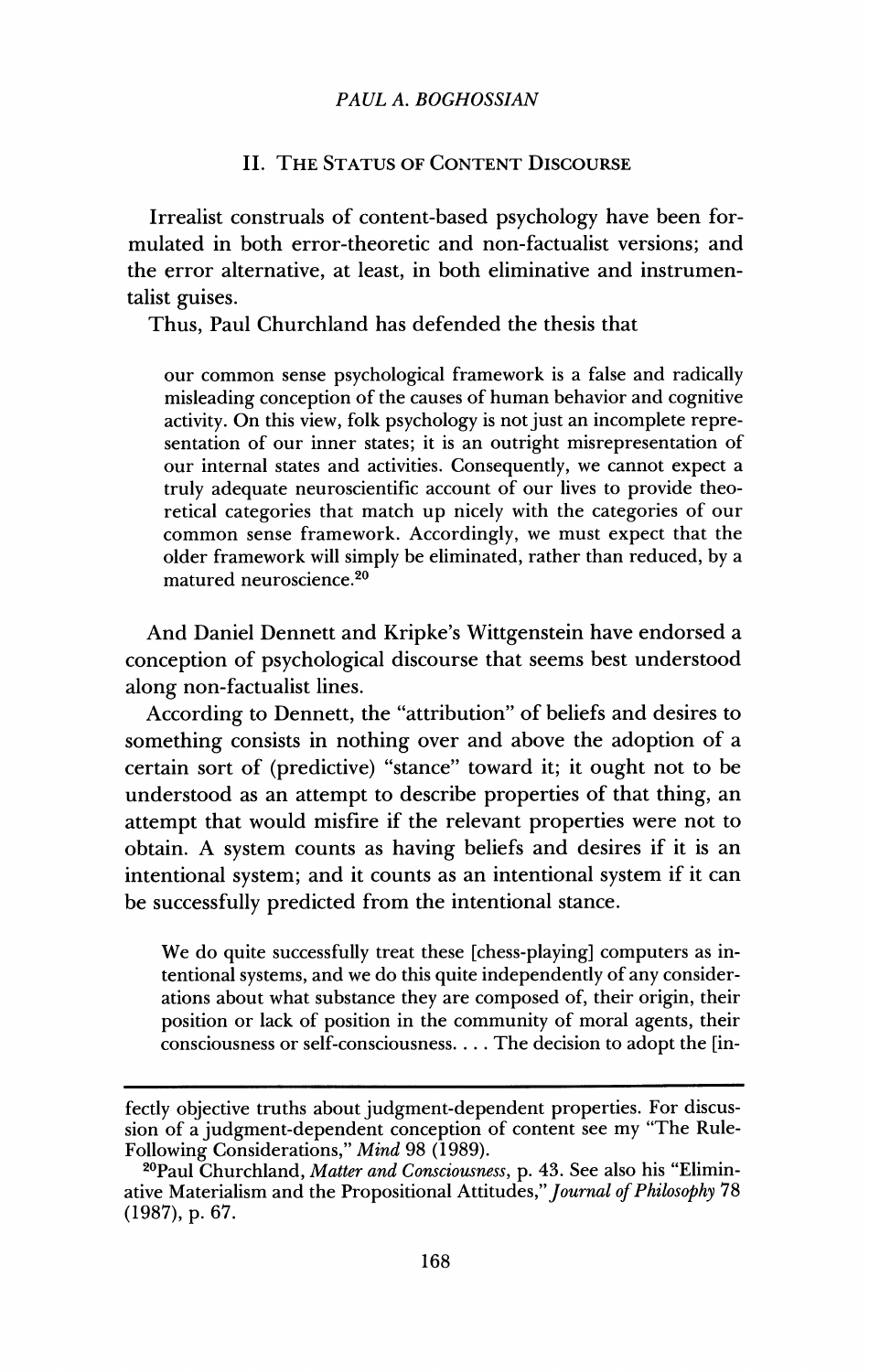tentional] strategy is pragmatic, and is not intrinsically right or wrong.<sup>21</sup>

And Kripke has interpreted Wittgenstein as holding that statements involving the notion of meaning or content have no truth conditions, but only conditions of warranted or justified use.

All that is needed to legitimize assertions that someone means something is that there be roughly specified circumstances under which they are legitimately assertable, and that the game of asserting them has a role in our lives. No supposition that 'facts correspond' to those assertions is needed.<sup>22</sup>

It is important to emphasize that these conceptions of contentbased psychological discourse have been presented as conforming fully to the paradigm examples of irrealism about other domains. The motivations for psychological irrealisms conform to the traditional model: the worry is that nothing in the world answers to our talk of belief and desire. And the irrealist reactions have been formulated in traditional ways: as recommending either that we view content attributions as false, or that we view them as not factstating.

In Parts III-V, I shall turn to a discussion of the cogency of such conceptions. But first I want to clear up a couple of questions about how precisely they are to be understood.

See also, Stephen Stich:

<sup>21</sup>*Brainstorms,* p. 7. Dennett has written further on the subject of intentional attributions: see the papers collected in *The Intentional Stance* (Cambridge, Mass.: The MIT Press, 1987). I have to confess, however, to not fully understanding in what direction the view has evolved. The exegetical issues don't matter all that much, I take it, so long as non-factualisms and error theories exhaust the available irrealist options.

<sup>22</sup>S. Kripke, *Wittgenstein on Rules and Private Language* (Cambridge, Mass.: Harvard University Press, 1982), pp. 77—78.

What this suggests is that *there is no such thing as the property of believing that p.* The predicate 'is a belief that p' does not express or correspond to a property.

*<sup>(</sup>From Folk Psychology to Cognitive Science: The Case Against Belief* (Cambridge, Mass.: The MIT Press, 1983), pp. 225-226.) See also, Stephen Schiffer, *Remnants of Meaning,* pp. 144-145; and Quine's conception of propositional attitude discourse as a "dramatic idiom," in *Word and Object* (Cambridge, Mass.: The MIT Press, 1960).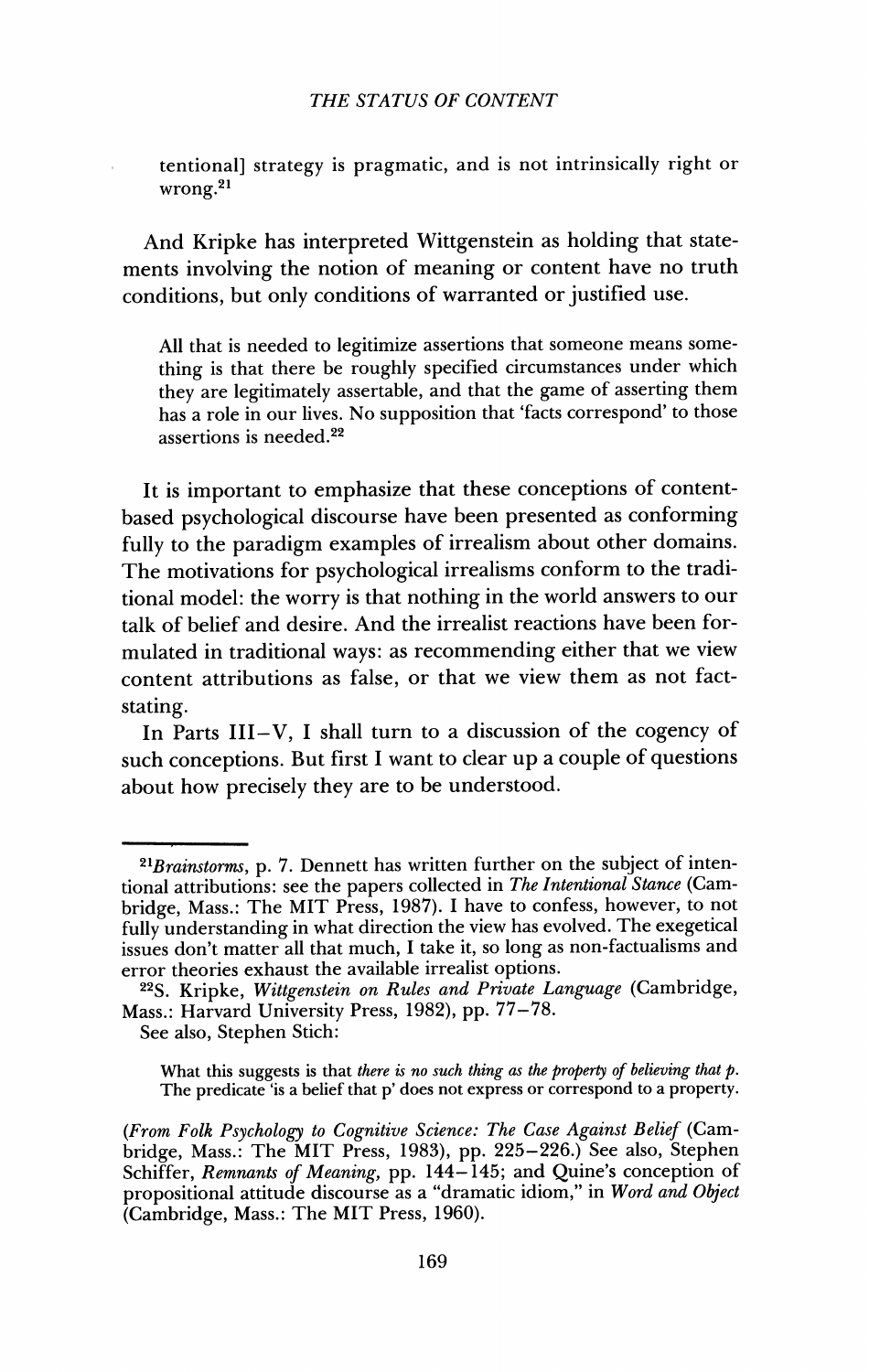The first question comes up as follows. Irrealists about content tend to restrict their thesis to our ordinary talk of the *psychological;*  missing, usually, is any suggestion that we should also regard it as the correct conception of the idioms we employ in characterizing linguistic behavior.<sup>23</sup> Indeed, not only is such a suggestion typically missing, it is occasionally explicitly denied. (This comes up particularly sharply in some of Churchland's writings, where he goes so far as to call for the creation of a new theory of meaning for natural languages, one that would be consistent with the falsity of ordinary psychological discourse.24)

The suggestion that we treat the notions of linguistic and mental meaning differentially is surprising, however, given the very close affinity between them. Could an irrealism about mental content really be made to cohabit with a realism about linguistic meaning?

One argument for the conclusion that it cannot has been given by Lynne Rudder Baker. She has argued that the claim that public-language expressions derive their content from the content properties of mental states is platitudinous and non-optional:

[L]anguage can be meaningful only if it is possible that someone mean something. This is a platitude, not a theory. It is clearly incumbent upon anyone who wants to deny the platitude to show that there can be meaningful language even if no one has meant anything, even if no one has ever intended anything.<sup>25</sup>

Unfortunately, the argument doesn't convince. Of course, we may grant Baker that there are platitudes connecting our talk of linguistic meaning with our talk of contentful mental states; so that it is, let us suppose, always permissible to move from "S means something in O's mouth," to "O intends something by the use of S." But such platitudes, by themselves, can do nothing to secure Baker's claim; for they cannot, by themselves, constrain how they are to be understood. In particular, they cannot ensure that the sentence "O intends something by the use of S" has to be under-

<sup>23</sup>This is not true of Kripke'<sup>s</sup> Wittgenstein.

<sup>24</sup>See "Eliminative Materialism and the Propositional Attitudes," p. 89.

<sup>25</sup>"Cognitive Suicide," forthcoming in *Contents of Thought: Proceedings of the 1985 Oberlin Colloquium in Philosophy,* ed. R. H. Grimm and Daniel D. Merrill (Tucson, Az.: University of Arizona Press, forthcoming), p. 25 (of the manuscript).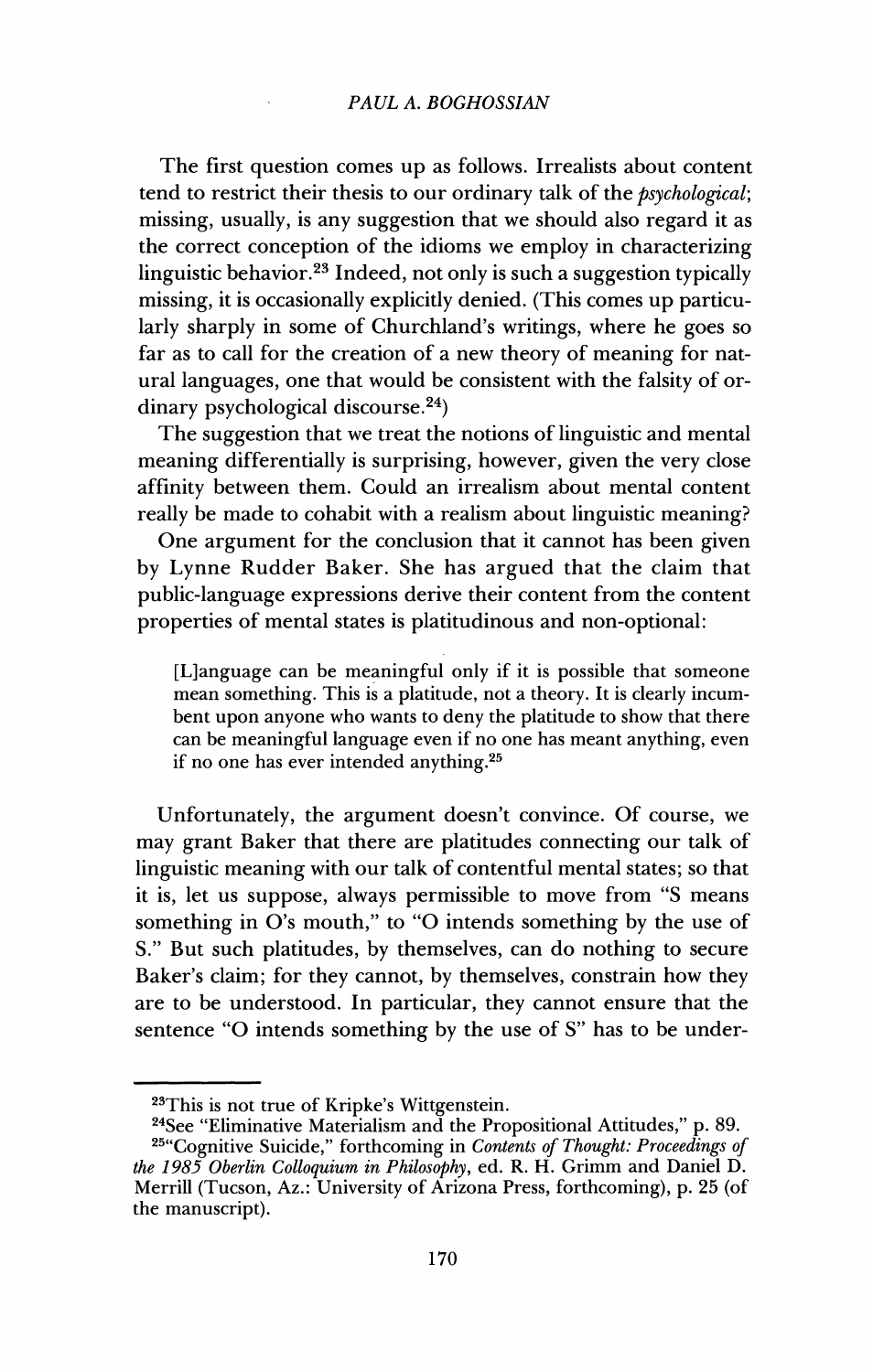stood realistically, as describing a genuine mental fact from which the meaning of S is derived, rather than being understood as a mere notational variant for the sentence—"S means something in O's mouth"—to which it is, by assumption, platitudinously connected. And so, for all that the platitudes show, it remains wide open that the meaning of S is determined by non-mental factors, by facts about "use," for example. None of this, of course, amounts to an endorsement of non-mental theories of linguistic meaning. It amounts simply to the insistence that the question of the truth of such theories is not settled by the availability of platitudes connecting linguistic and mental concepts.

The real difficulty with the suggestion that one may sustain differential attitudes toward mental and linguistic content stems from the fact that the *best* arguments for the claim that nothing mental possesses content would count as *equally* good arguments for the claim that nothing linguistic does. For these arguments have nothing much to do with the items being *mental* and everything to do with their being *contentful;* they are considerations, of a wholly general character, against the existence of items individuated by content. If successful, then, they should tend to undermine the idea of linguistic content just as much as they threaten its mental counterpart.<sup>26</sup> The considerations in question are classifiable into

<sup>26</sup>Not all the content-skeptical considerations that have ever been put forward have this general character; but the ones that don't, tend, in my view, to be toothless. Paul Churchland, for example, seems to find it quite compelling to argue from the fact that ordinary psychology does not provide adequate accounts of such things as "the nature and dynamics of mental illness, the faculty of creative imagination . . . the nature and psychological functions of sleep . . . the common ability to catch an outfield fly ball on the run" (see *op. cit.,* p. 73) to the conclusion that there are no beliefs and desires. This argument is psychology-specific in the sense that the reasons it provides for skepticism about contentful psychological items do not generalize to a similar skepticism about contentful linguistic items. Unfortunately, the argument is a poor one. First, because it is never a good idea to do what the argument in effect does: viz., legislate *a priori* the phenomena that a theory should encompass within its explanatory purview. (I owe this observation to Jerry Fodor.) And, second, because although ordinary psychology may not itself harbor detailed views about the phenomena Churchland mentions, empirical theories employing concepts deriving from folk psychology promise to offer rich and elaborate accounts of them. Contemporary cognitive psychology, for example, is replete with theories about visual perception, memory, and learning that employ constructs recognizably similar to the ordinary concepts of belief,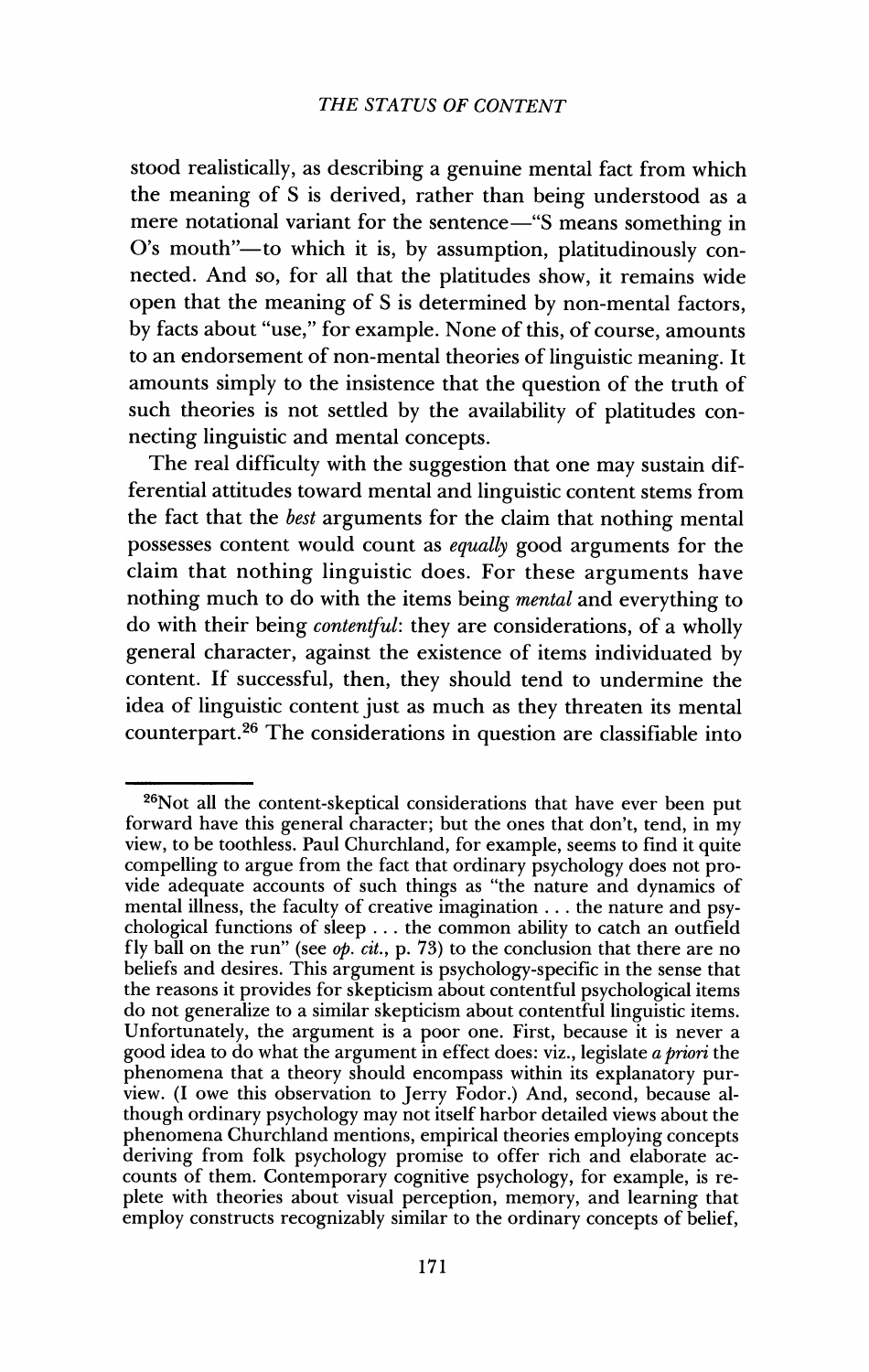four kinds: arguments from the indeterminacy of content, arguments from the holistic character of content, arguments from the irreducibility of content and arguments from the "queerness" of content.

It is a famous claim of Quine's that for any mental state or linguistic expression, a pair of content ascriptions can always be devised which would be such that, although they could not both be true, no rational considerations could decide between them. He took this to show that ascriptions of meaning were not a genuinely factual matter.<sup>27</sup> Considerations of the second kind, due to Stephen Stich, attempt to show that attributions of contentful states are governed by holistic and context-sensitive criteria, and that this feature militates against the existence of content properties.<sup>28</sup> A third kind of content-skeptical argument, common to many philosophers, proceeds from the presumed failure of naturalistic reductions of content: content properties are not genuine properties because they are not reducible to the only properties that are.<sup>29</sup> And, finally, arguments from "queerness"—advocated recently by Kripke's Wittgenstein—claim that the content properties envisaged by common sense could not be real, because *no* real property could have the sorts of feature that common sense considers constitutive of content.<sup>30</sup>

I have no interest at the moment in the soundness of these arguments. My only concern is to point out that, if effective at all, they should be as effective against linguistic content as they are against mental content. This is evident from the fact that the arguments construct their skeptical case by exploiting features of content

<sup>27</sup>See W. V. O. Quine, *Word and Object. <sup>28</sup>From Folk Psychology to Cognitive Science: The Case Against Belief.* <sup>29</sup>See Schiffer, *op. cit.,* pp. 146—156.

<sup>30</sup>Kripke has in mind the infinitary and normative character of the ordinary notion of content. See S. Kripke, *Wittgenstein on Rules and Private Language.* For further discussion see my "The Rule-Following Considerations." The use of the term "queerness" for arguments of this kind derives from Mackie, *op. cit.*

desire and judgment. (See here J. Woodward and T. Horgan, "Folk Psychology Is Here To Stay," *The Philosophical Review* 94 (1985).) To argue, then, from the fact that ordinary psychology has no theory of sleep or perception, to the conclusion that there are no beliefs or desires, would seem to be like arguing from the fact that ordinary common-sense physics has no adequate theory of motion, to the conclusion that there are no such properties as mass or length.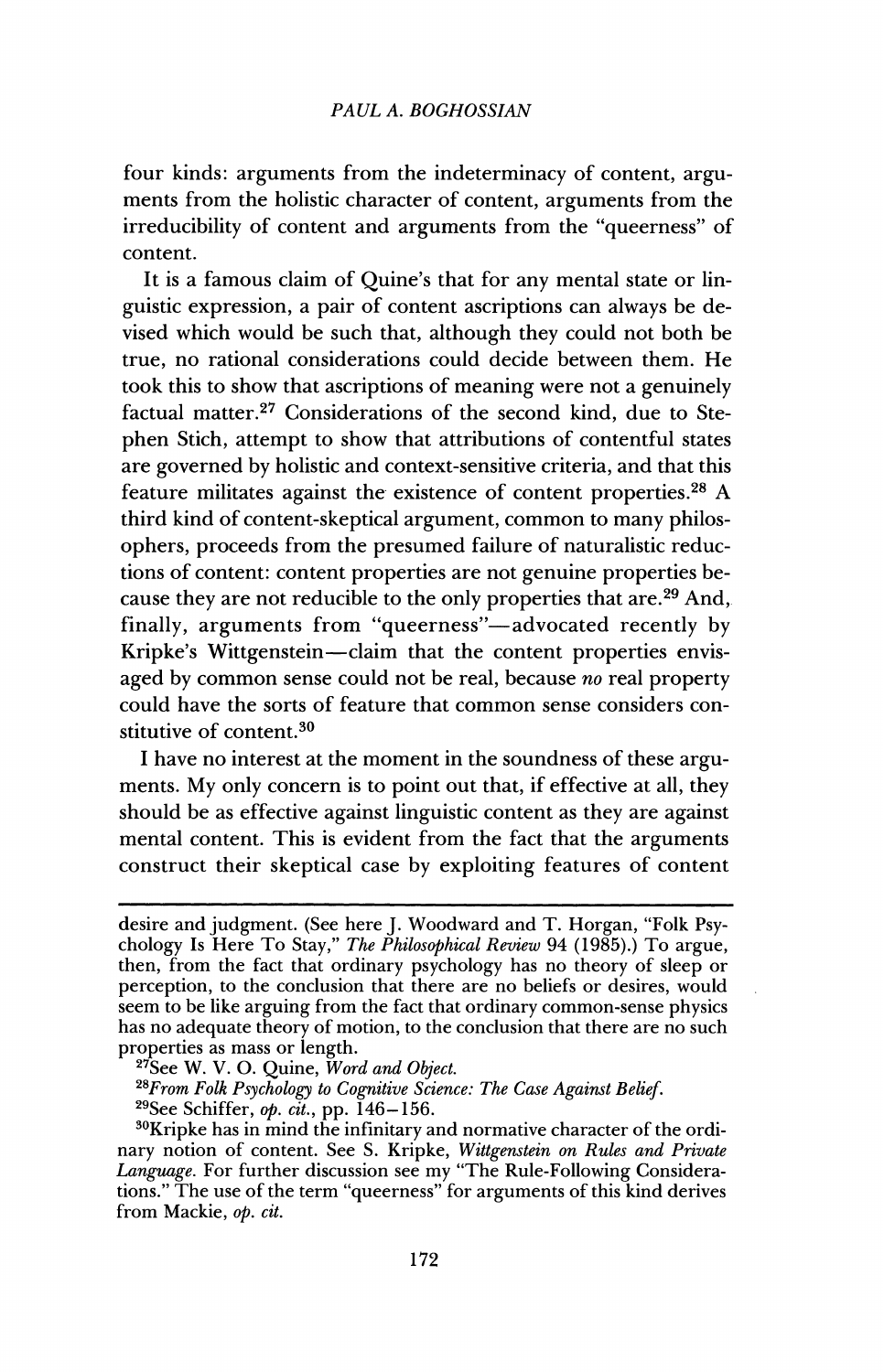properties, but without exploiting any facts about the putative *bearers* of those properties. Thus, they would apply to anything said to possess content, whether it was mental or not.

I have been arguing that one ought not to be an irrealist about mental content attributions, unless one is prepared to be an irrealist about all content attributions. But what notion of content is in question, exactly?

It is a question of considerable contemporary controversy whether the ordinary notion of content may be understood to consist simply in the idea of a truth condition, or whether it has to be conceived as consisting in something more fine-grained. Fregean opacity phenomena pull, of course, in the latter, more ambitious, direction; but it remains unclear that they cannot be handled in a way that conserves the more modest, truth-conditional construal.<sup>31</sup> What is not controversial, however, is that the essential *core* of the ordinary notion of content does consist simply in the idea of a truth condition; so that even if, for whatever reason, we had to forego something more fine-grained, that would still count as a significant commitment to the ordinary notion. And, for all we now know, truth conditions may be all the ordinary notion calls for in any event.

What this suggests is that a skepticism about content, if it is to be *interesting,* must be directed primarily at the idea of a truth condition and not at any more ambitious construal of the ordinary notion. Otherwise, it will be easy to deflect the skepticism by settling for the modest construal, a course of action that may be forced upon us in any case by considerations *internal* to the theory of content. Fortunately for contemporary content skeptics, it seems clear that the standard arguments for content skepticism (reviewed above) do not exploit the complexities that opacity phenomena induce: they would apply even on a modest, truth-conditional construal of content.<sup>32</sup> For the remainder of this paper, therefore, I will assume that contents just are truth conditions.

<sup>&</sup>lt;sup>31</sup>There is a very large literature on this subject. For a recent attempt to get by with the more modest construal, see J. Fodor, *op. cit.*

 $32$ The only argument that may seem to be at risk is Stich's argument from holism, but I think this appearance illusory. The *criteria* for ascriptions of *referential* content seem to me to be just as holistic as the criteria for ascription of meaning—by manipulating the background beliefs, one can raise just as much of a worry about whether Mrs. T. is referring to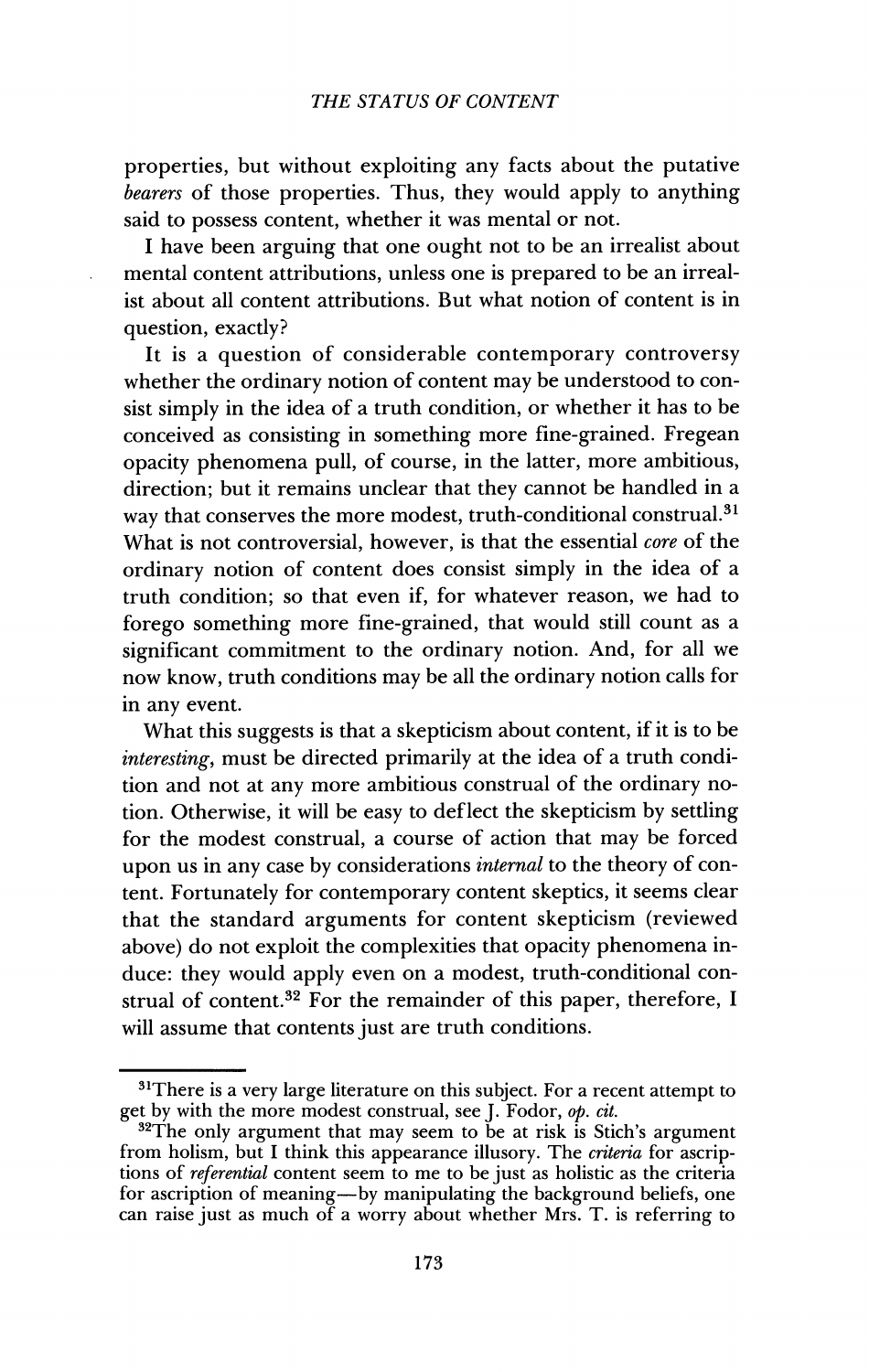#### *PAUL A. BOGHOSSIAN*

#### III. Irrealist Conceptions of Content

A summary may be useful at this stage. An examination of the standard recipes for constructing irrealist conceptions revealed that *non-factualist* theories presuppose robust conceptions of truth and reference; and that error theories presuppose that the target sentences possess truth conditions (on either a robust or a deflationary construal of truth). I have also argued that one ought not to be an irrealist about psychological content without being an irrealist about all content attributions; and that the relevant notion of content may be assumed to consist simply in the idea of a truth condition. We are finally in a position to assess the cogency of irrealist construals of content.

Consider first an error conception. As the preceding discussion has argued, this amounts finally to the claim that

(4) All sentences of the form "S has truth condition p" are false,

where S is to be understood as ranging over sentences in the language of thought, or neural structures, as well as over publiclanguage sentences. But, now, (4) would seem to have the immediate consequence that *no sentence* has a truth condition. For whatever one'<sup>s</sup> conception of "true"—whether robust or deflationary —a sentence of the form "S has truth condition p" will be true if and only if S really does have truth condition p; this is, of course, nothing but a reflection of the truth predicate'<sup>s</sup> disquotational properties, properties it possesses on any conception of truth. And so, since "S has truth condition p" is true if and only if S has truth condition p, then, since *all* sentences of that form are held to be *false,* for no S and for no p does S have truth condition p. Now, however, a problem would seem immediate. For (4) implies, that is, that no sentence whatever has a truth condition. But what (4) *says* is that all truth-condition-attributing sentences are false. And these sentences cannot be false unless they have truth conditions to begin with. Hence, (4) implies both that truth-condition-

McKinley, as one can about whether she is expressing the concept of assassination. Even if this were false, of course, the problem would be Stich's, not mine.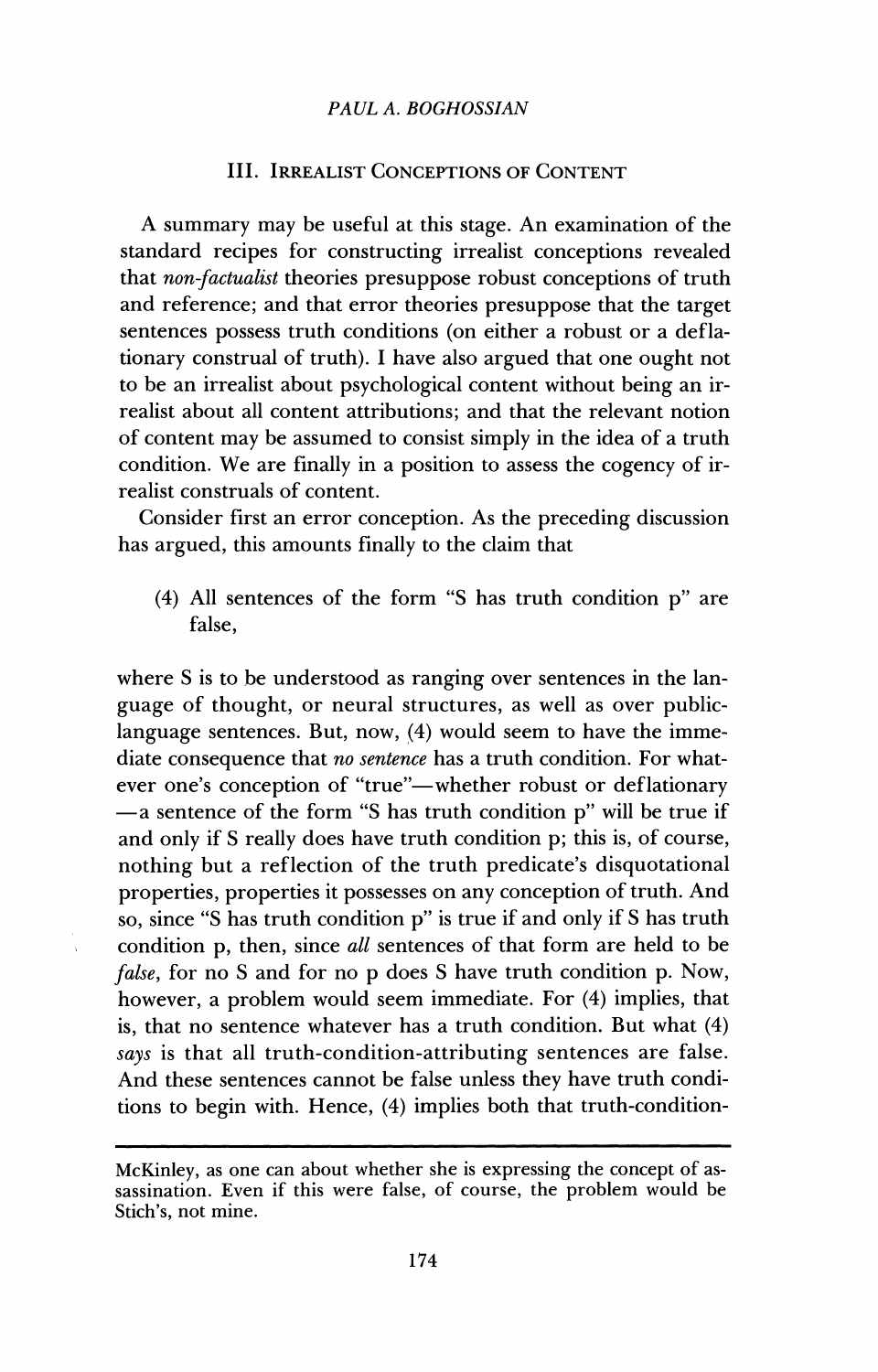attributing sentences have truth conditions and that they don't have them. This is a contradiction.

What about a non-factualist conception of content? Applying the standard recipe for constructing such conceptions—namely, (1) and (2)—to this case, we see that a non-factualism about content comes to the view that content predicates do not express properties and (hence) that content-attributing sentences are not genuinely truth-conditional. That is, the view consists in the pair of claims:

(5) The predicate "has truth condition p" does not refer to a property,

and

(6) "S has truth condition p" is not truth-conditional.

Notice, however, that (5) entails

(7) "true" does not refer to a property.

For the truth value of a sentence is fully determined by its truth condition and the relevant worldly facts. There is no way, then, that a sentence's possessing a truth value could be a thoroughly factual matter ("true" does express a property) if there is nonfactuality in one of its determinants ("has truth condition p" does not express a property). A non-factualism about content amounts, therefore, to  $(6)$  and  $(7).$ <sup>33</sup>

But now here too a contradiction seems apparent. For we saw in Part I that the idea of a significant declarative sentence failing to possess truth conditions is an idea that *presupposes* that "true" does refer to a property: it presupposes a robust, as opposed to deflationary, conception of truth. It follows, therefore, that a nonfactualism about content is seen to consist in a pair of claims, one of which presupposes the negation of the other. For (6) is the denial that a declarative sentence possesses truth conditions, which presupposes that truth is robust; whereas (7) is the denial that truth is robust.

<sup>33</sup>I am indebted here to Crispin Wright.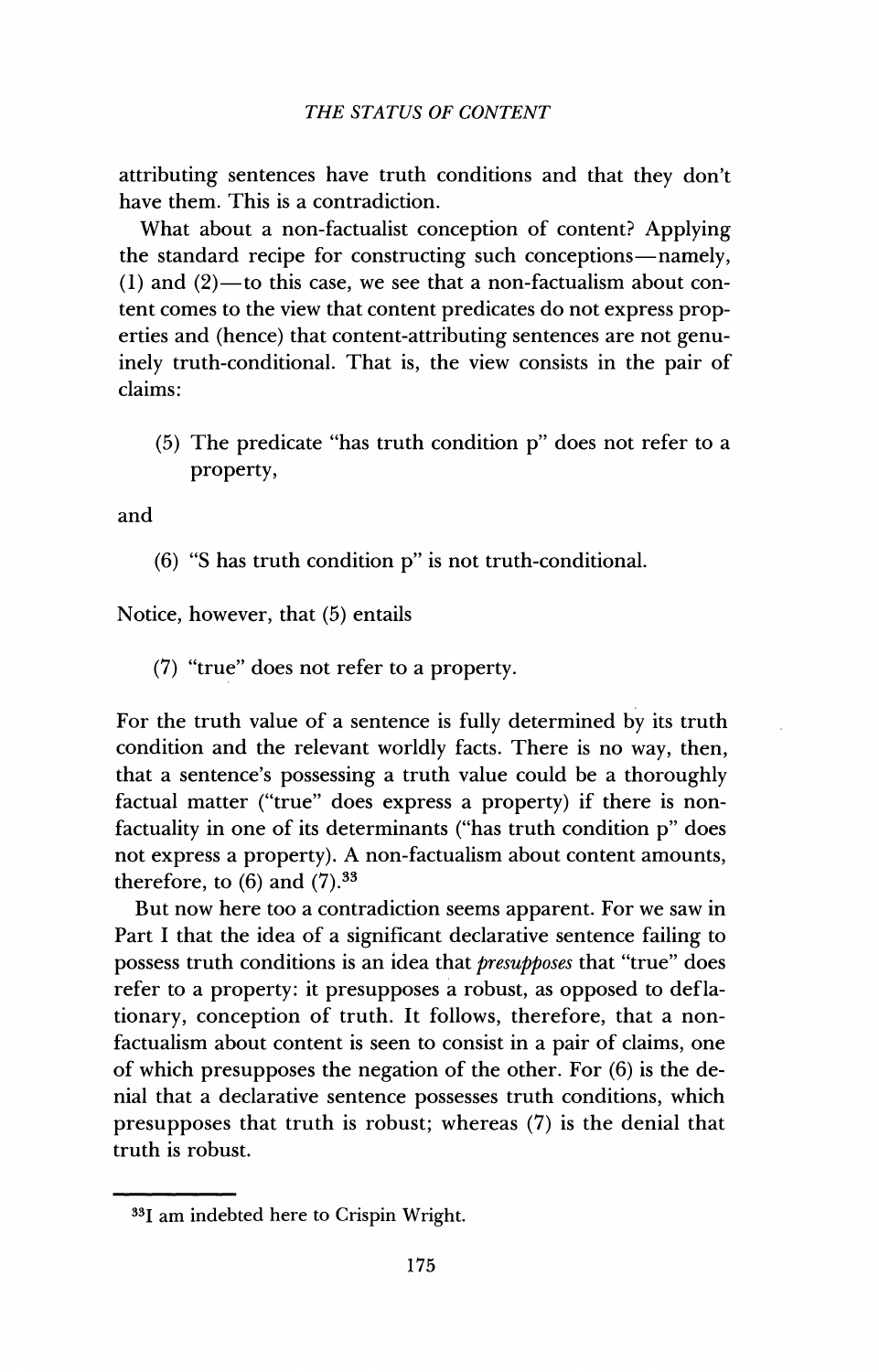Now, this seems an extremely curious result, doesn't it?—no irrealist conception of content, modelled on standard formulations of irrealist theses about other subject matters, yields a coherent view. How can this be? Irrealist conceptions of other domains—of ethics, for example, or of mathematics—may not be particularly appealing or plausible; but they're not incoherent. Why should matters stand differently with content discourse?

The source of the asymmetry is not hard to find. It derives from the fact that error and non-factualist theories about *any* subject matter presuppose certain claims about truth and truth conditions, which an error or non-factualist conception directed precisely at truth ends up denying. Not surprisingly, the ensuing result is unstable.

Thus, an error thesis about any subject matter presupposes, by its very nature, that the target sentences are truth-conditional. But an error thesis directed precisely at our talk of truth conditions themselves entails the denial of that presupposition. Thus, also, a non-factualism about any subject matter presupposes a robust conception of truth and reference. But a non-factualism directed precisely at truth entails the denial of that presupposition.

The conclusion, it seems to me, is inescapable: if there is a genuine issue about the status of content discourse, it cannot be formulated in accordance with our standard irrealist models.

# IV. A Reformulated Content Irrealism

The question arises whether there is some other, more salutary, way of formulating an irrealism about content and truth.

Well, one set of views we may simply set aside: *no* version of an *error* conception of content can be made to yield anything satisfactory. So long as there is no hope of confining a skepticism about content purely to the psychological domain, an error thesis about content will yield a contradiction. But it might seem that the nonfactualist conception could be modified to yield something more promising.

A standard non-factualist conception, applied to content discourse consists, as we saw, of the following pair of claims:

(7) The predicate "true" does not refer to a property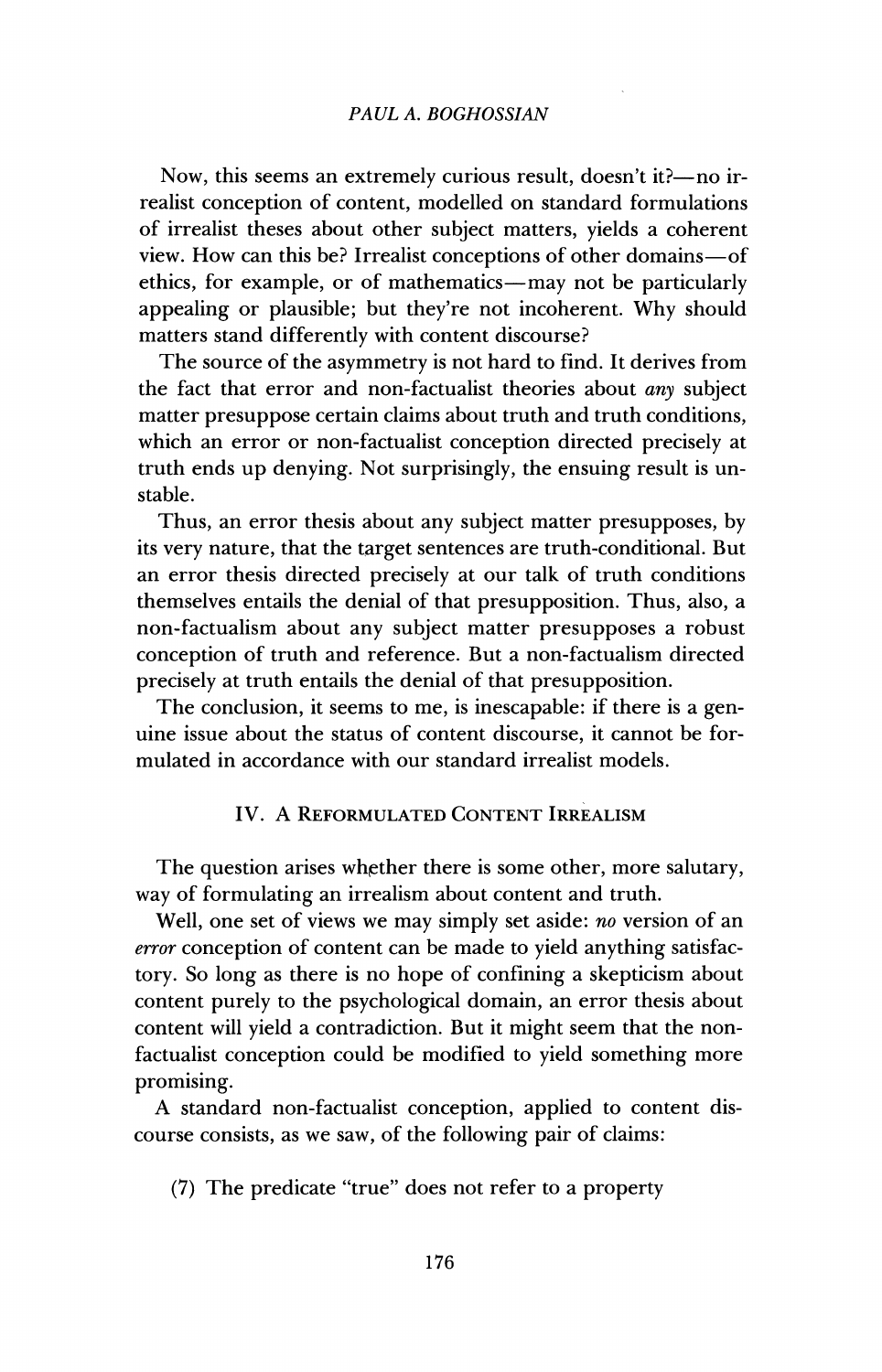and

(6) "S has truth condition p" is not truth-conditional.

The difficulty was that (6) presupposes that (7) is false, so they cannot both be true.

Given, however, that the difficulties for this position appear to stem solely from the *joint* assertion of  $(6)$  and  $(7)$ , it is natural to wonder whether an acceptable content irrealism might not be formulable with the aid of only *one* of these propositions. After all, the non-factualist position currently under consideration was generated by a fairly mechanical application of standard non-factualist recipes. It remains conceivable, therefore, that there exists some non-standard way of expressing an irrealism about content properties, one that will not fall prey to the difficulties uncovered above.

One unpromising strategy would be to give up (7) in favor of (6). The idea here is that an irrealism about content could be secured by asserting—with (6)—that truth-condition-attributing sentences are non-factual (non-truth-conditional), without having to say with (7)—that truth is not robust, that the predicate "true" does not name a genuine property. But the position is unstable, for familiar reasons. The trouble is that since truth-condition-attributing sentences are declarative, denying of them—with (6)—that they are truth-conditional presupposes that truth is robust, that "true" does name a genuine property. But if "true" does name a genuine property, how could sentences which attribute such properties be—as (6) claims—non-factual, not capable of genuine truth and falsehood?

The opposite strategy of giving up (6) but retaining (7) seems much more promising. For a deflationism about truth—the thesis expressed by (7)—would appear to be an impeccably content irrealist position. And although now it will be impossible for the content irrealist to say, given the loss of (6), that truth-conditionattributing sentences are non-truth-conditional, it should also be clear that there is no longer any *need* to say that. He can happily admit that such sentences are fact-stating and even that they are occasionally true. For with the denial that "true" refers to a robust semantical property, the admission is innocuous: it is perfectly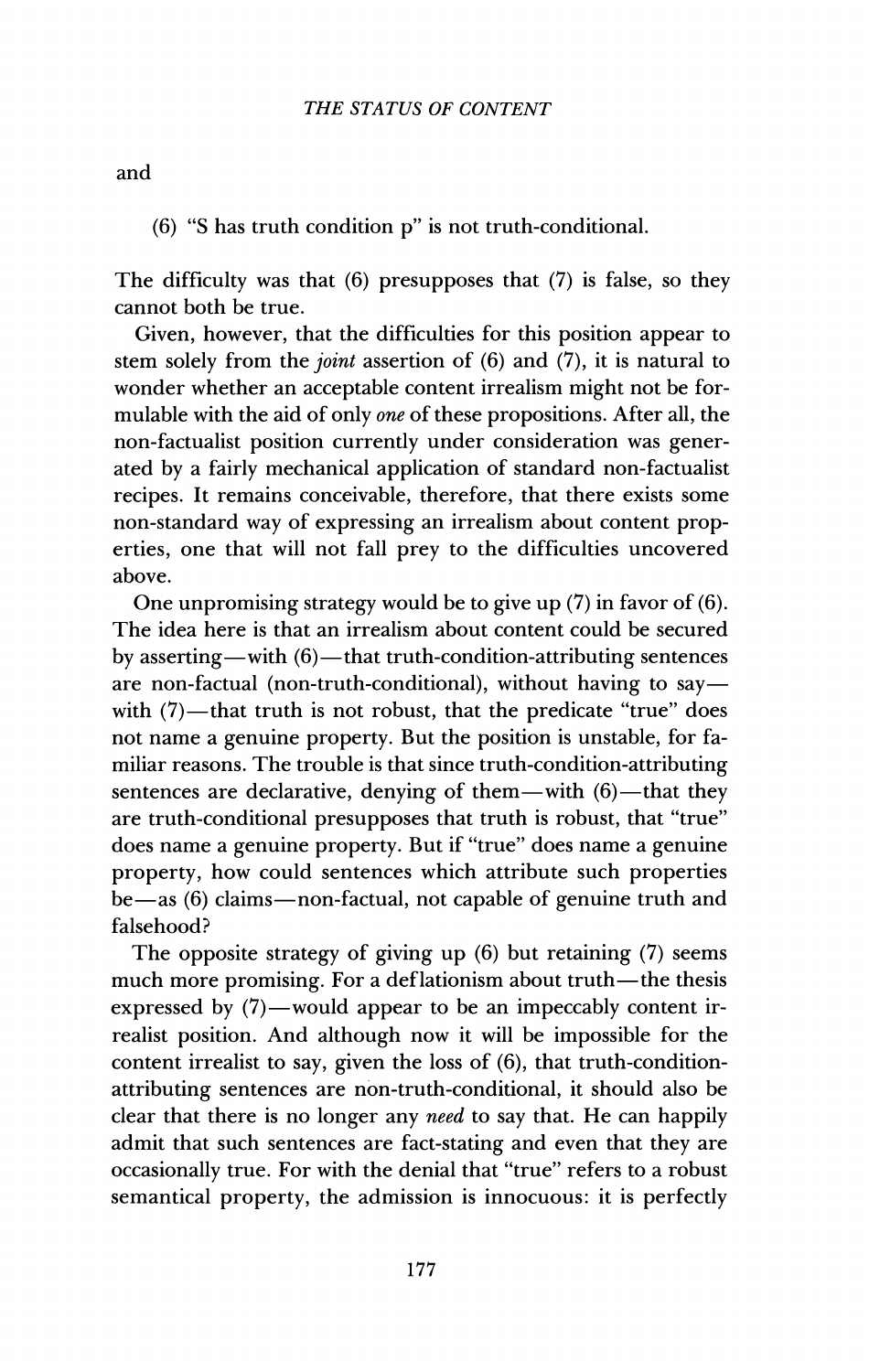#### *PAUL A. BOGHOSSIAN*

consistent with his irrealism about the central semantic concepts. The proposal that recommends itself would appear to be, then, that content irrealism be reformulated so as to consist *solely* in (7) —in the denial that the predicate "true" expresses a property.

The remainder of this paper will be devoted to an examination of this proposal. I shall first question whether it can accommodate the sorts of *motivation* that have traditionally fueled content irrealism. Then I shall question whether it manages to evade the sorts of problem that beset the earlier formulations.

# V. Deflationary Conceptions of Truth and CONTENT IRREALISM

Most proponents of content irrealism came to that view by way of the conviction that neuroscience, or something else similarly physically basic, will ultimately provide the true story about the etiology of human behavior and cognitive activity, and that ordinary content-based psychology will not, for one reason or another, reduce to that story. In short, irrealists about content tend to be realists about physics, and, indeed, the former because the latter.

But there is a serious difficulty seeing how this original motivation for content irrealism can be conserved, on the adjusted understanding of what the view consists in. For how is a realist/ irrealist contrast between physics and semantics to be formulated, if content irrealism is expressed as a deflationism about truth?

The arguments against error theories of content bar the irrealist from saying that content-ascribing sentences differ from the sentences of physics in that the former, but not the latter, are systematically false. And the adjusted formulation of content irrealism bars him from saying that the difference consists in their differential capacities for stating facts. For if an irrealism about content is simply a deflationism about truth, then, as the discussion of Part I showed, such a view will entail that all declarative sentences, regardless of subject matter, must be treated on a par: there can be no interesting distinction between sentences that are genuinely in the business of stating facts and those that aren't.

But how now to express the conviction that inspired the whole program in the first place: namely, that there is something specifically suspect about *content?*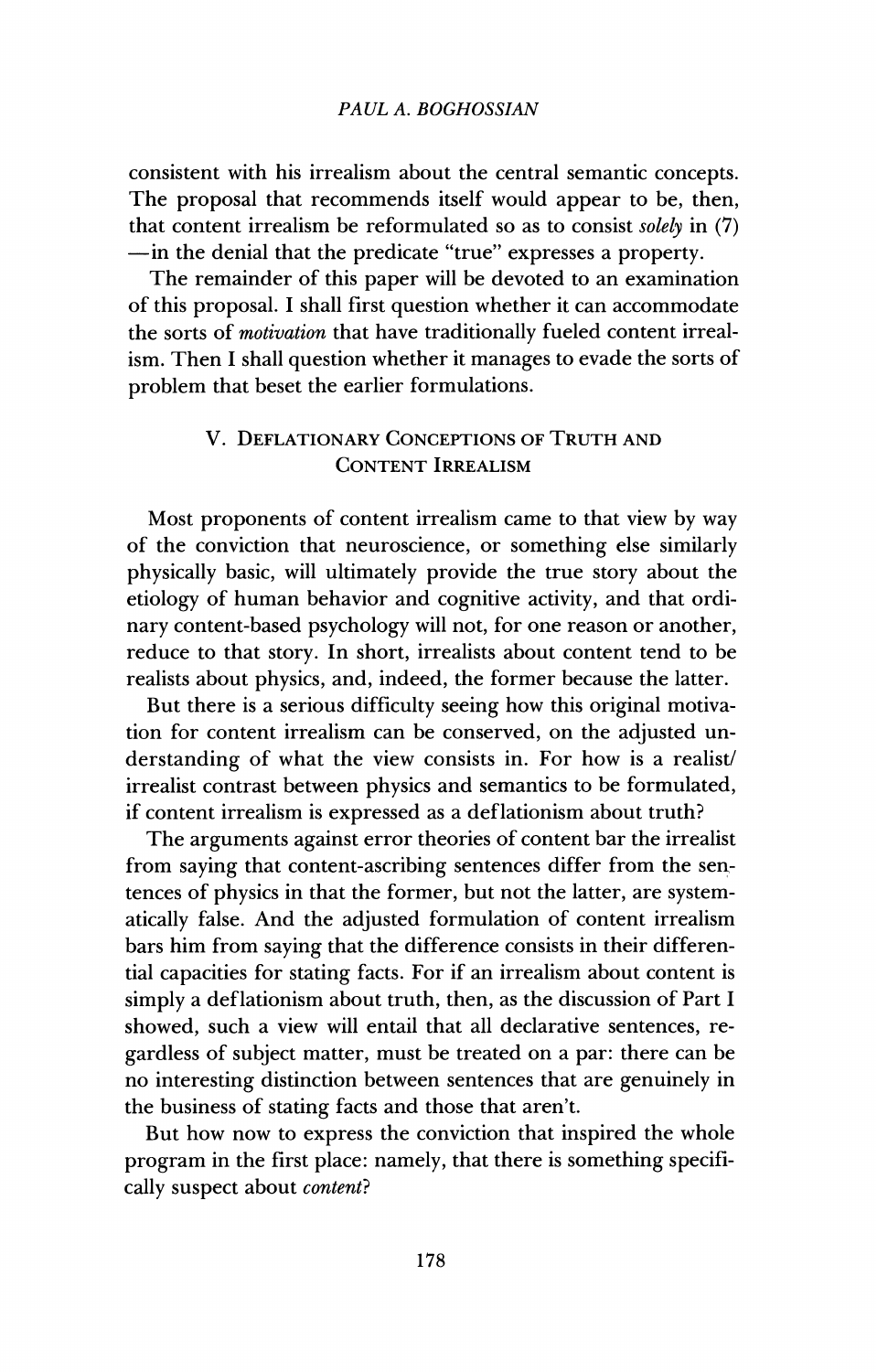If content irrealism is formulated as a deflationism about truth, no latitude is left for expressing invidious distinctions between content discourse and physics. In particular, the suggestion championed by Churchland, that content irrealism might lead to the *elimination* of content discourse, can no longer be coherently motivated, for the basis on which an invidious distinction between our talk of content and our talk about any other subject matter was to be constructed, no longer exists. Content irrealism itself guarantees that.

The difficulties encountered here—in the attempt to preserve a special place for physics while avoiding the pitfalls of the sorts of standard irrealist construals of content lately discussed—are nicely illustrated by Stephen Schiffer'<sup>s</sup> recent book *Remnants of Meaning.<sup>34</sup>* Schiffer there argues for an irrealism about content characterized by the following pair of theses: *Ontological Physicalism,* which holds that there are no extra-linguistic, irreducibly psychological entities of any ontological category; and *Sentential Dualism,* which holds that there are true, but irreducible, beliefascribing sentences.

The attractions of the view are unmistakable: it promises to satisfy simultaneously the conviction that there are no non-physical properties, and the conviction that psychological descriptions play an indispensable role in our self-conception, and all this without relying on an implausible reductionism.<sup>35</sup> But can it be brought off? One way to appreciate its difficulties is as follows.

Ontological Physicalism is the view that there are no extralinguistic psychological properties. But let us ask this: are there any extra-linguistic *physical* properties according to Schiffer?

If he says "yes," then Sentential Dualism—the view that there are *true* belief-ascribing sentences—will have been exposed as a sham. For if there are extra-linguistic physical properties for the sentences of physics to answer to, but no extra-linguistic psychological properties for the sentences of psychology to answer to, then it isn't true, in the strict and literal sense, that there are *true*

<sup>34</sup>S. Schiffer, *op. cit.*

<sup>&</sup>lt;sup>35</sup>This sort of view was probably first proposed by Donald Davidson; see his "Mental Events," reprinted in *Essays on Actions and Events* (Oxford, England: Oxford University Press, 1980).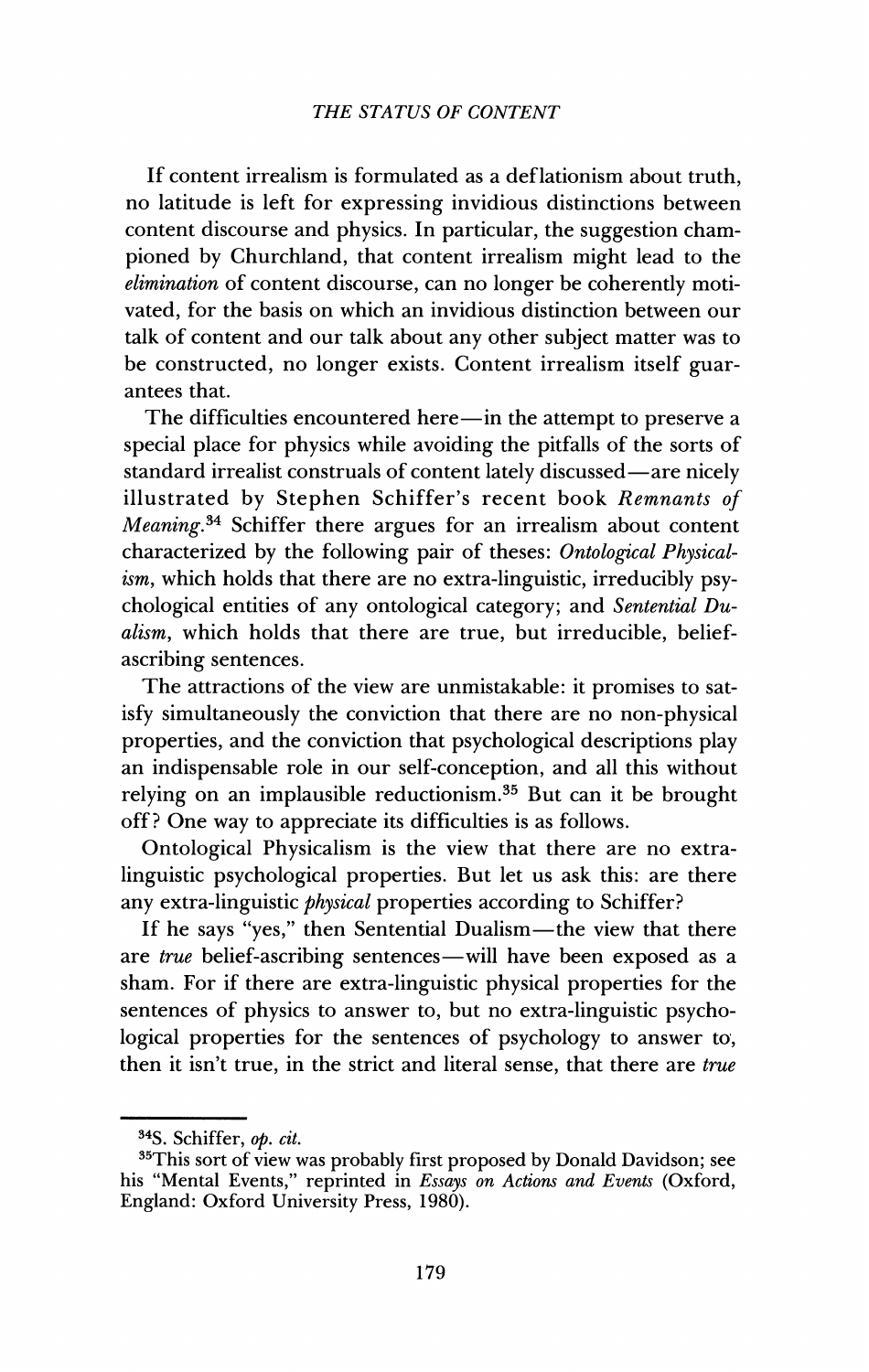sentences of psychology, and the overall view is indistinguishable from the sorts of standard irrealism about content that we recently found so problematic.

On the other hand, if Schiffer denies the existence of properties altogether, then the view can hardly be described as a combination of Ontological *Physicalism* and Sentential Dualism: it would be more appropriate to describe it as a combination of Ontological *Nihilism* and Sentential Dualism. Or, if we prefer, and on the assumption that we can now provide a deflationary construal of "ontology," we may describe it as a combination of *Ontological Dualism* and *Sentential Dualism.* Either way, we would have been unable to preserve a special and privileged place for *physics* to occupy relative to the rest of discourse.<sup>36</sup>

An irrealism about content can only be a deflationism about truth. And this is a significantly different view from what we had been led to expect. But is it at least stable in this guise?

The suggestion that it isn't is likely to meet with some resistance. Deflationary conceptions of truth, although of relatively recent provenance, have had many distinguished proponents, including many of the Vienna positivists, some of the American pragmatists, Ayer, Quine, Rorty, and others. And although one may be inclined to believe that these philosophers are wrong about truth, it seems hard to believe that their view is not even a coherent option.

Be that as it may, it is actually *implicit* in the foregoing discussion that a deflationism about truth is an inherently unstable position.

A deflationary conception of truth is the view that there really is no such property, that talk about truth and truth conditions must be understood in some way other than as talk about genuine, language-independent properties that sentences or thoughts may enjoy. It is typically expressed, as Ayer and others have expressed it, like this:

(7) The predicate "true" does not refer to a property.

<sup>36</sup>It ought to be recorded that Schiffer himself takes this latter course, preferring to say that there are no properties of any kind (see pp. 146-156). He does not explain how, in light ofthis, he feels entitled to call himself an "ontological physicalist."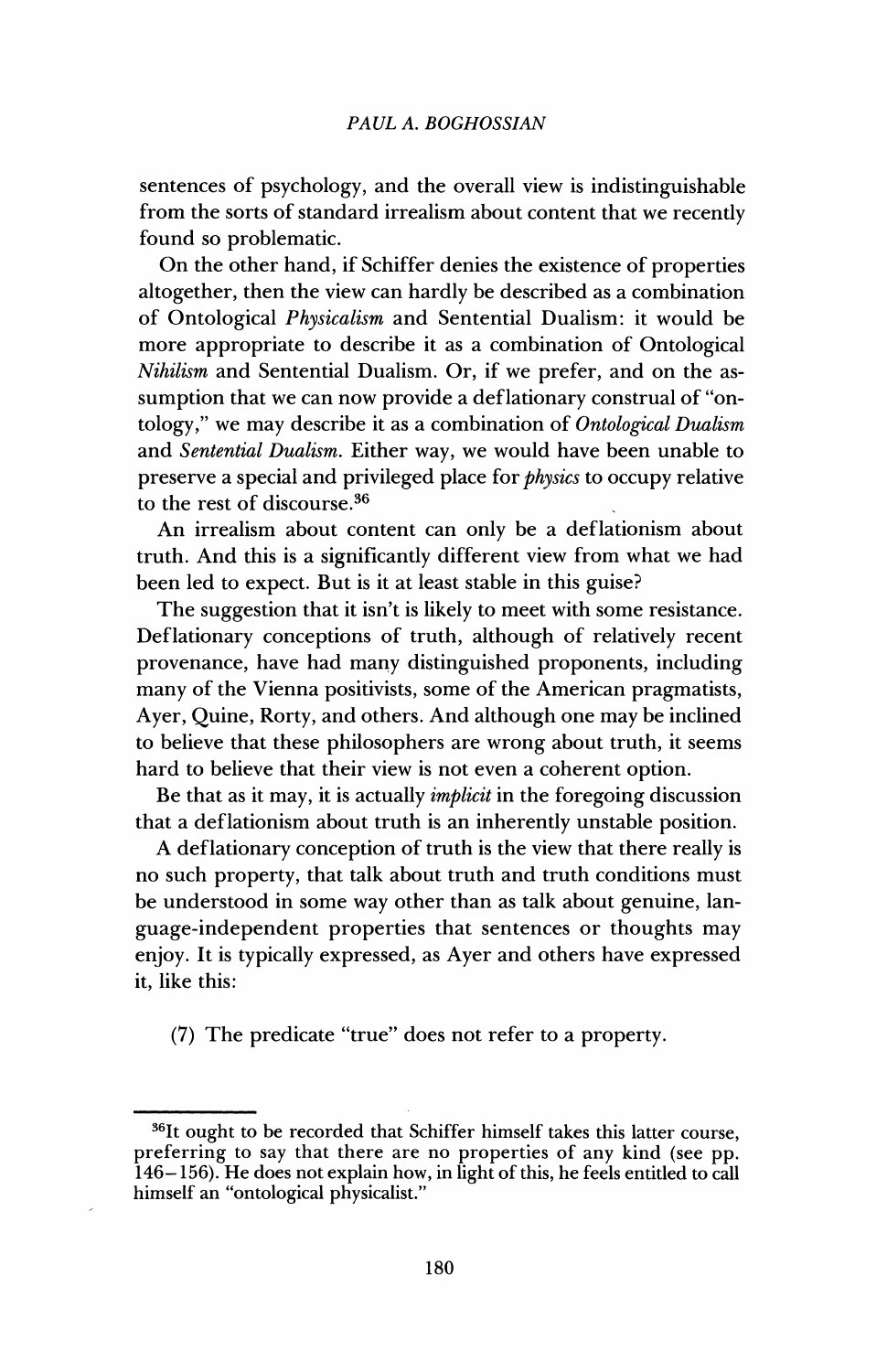But there is a serious problem seeing how any such view could itself be true. The point to bear in mind, from the discussion in Part I, is that the denial that a given predicate refers to, or expresses, a property, only makes sense on a *robust* construal of*predicate reference;* on a deflationary construal, there is, simply, no space for denying, of a significant, predicative expression, that it expresses a property.

But, then, if this is correct, the denial—expressed in (7)—that the truth predicate refers to a property, must itself be understood as framed in terms of a robust notion of reference. Otherwise, it would amount to the *false* claim that a significant, predicative expression—in this case "true"—fails of deflationary reference. But this result, in conjunction with the platitude connecting reference and truth noted above—namely, that "x is P" is true if and only if the object denoted by "x" has the property expressed by "P"—implies that (7) presupposes that truth is robust. So the denial that truth is robust attempted in (7) can succeed only if it fails.

It is natural to wonder whether the difficulty can be got around like this: first, deny that predicate reference is a robust notion; and then define a deflationary notion of truth in terms of this deflationary notion of reference. Notice that in so doing there is no longer any need to use the offending sentence (7); for granted the deflationism about reference, the concession that "true" does refer to a property would be innocuous: it would be perfectly consistent with a deflationism about the central semantic notions.

The trouble is that an offending sentence is bound to crop up somewhere. For what, after all, is a deflationary conception of reference? Presumably, it is the view that

(8) The expression "refers to a property" does not itself refer to a property.

And here, it would seem, the same problem simply recurs. For, again, if the notion of "refers to a property" that is used in (8) is a deflationary notion, then (8) amounts to the *false* claim that a significant, predicative expression—in this case, "refers to a property"—fails of deflationary reference. It must, therefore, be understood as expressing a robust conception of reference. On the terms of this understanding, however, what it says is false, too. So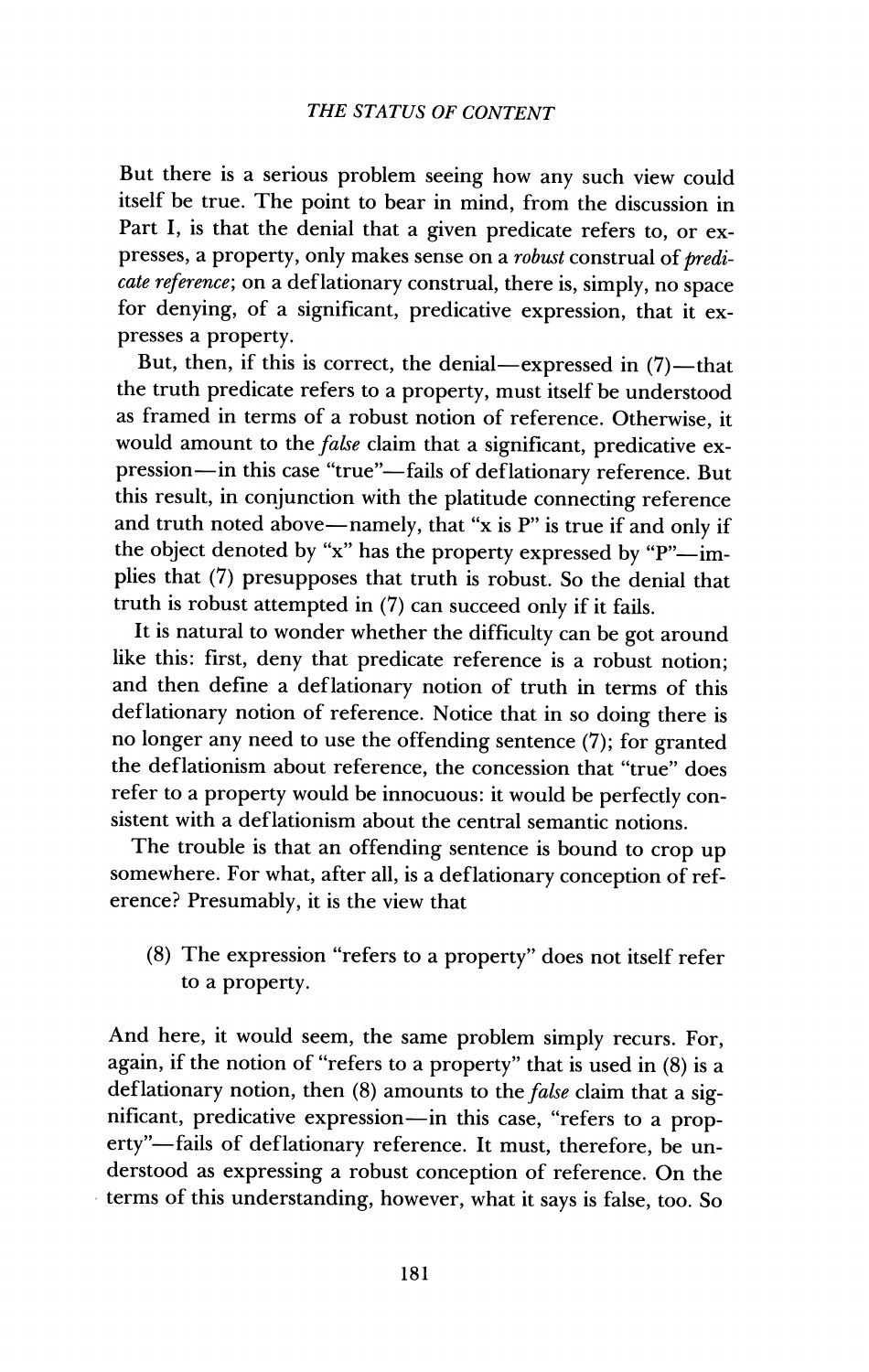#### *PAUL A. BOGHOSSIAN*

*yet* again the attempt to state a deflationism about the central semantic notions results in incoherence.

## VI. Concluding Remarks

By way of closing, I would like to recapitulate the principal conclusions and to indicate, however briefly, where we require more understanding than we currently possess.

The history of philosophy has furnished us with two ways of thinking about a region of discourse, once we have become convinced that nothing in the world answers to its characteristic predicates—an error theory and a non-factualist theory. Both these models are constructed with the aid of certain theses about the concepts of truth, truth conditions and reference. Thus, error theories about a given region presuppose that the target sentences possess truth conditions; and non-factualist theories presuppose robust conceptions of truth and reference.

Recently, the suggestion that one or another of these models might apply also to ordinary, content-based psychology has become increasingly influential. The suggestion, however, rightly understood, is tantamount to the proposal that we construe semantic discourse as a whole along irrealist lines. And this proposal is of dubious coherence; for any irrealist conception presupposes certain claims about truth and truth conditions, which an irrealism precisely about truth entails the denial of. Perhaps the right way to express an irrealism about content is through *deflationism?* But this won't help, for a deflationism about truth and reference is just a version of a non-factualist thesis about semantic concepts, and is subject to the same sorts of difficulty.

If these considerations are correct, the upshot is that we have not been shown how to make sense of the question: do any properties answer to our talk about truth, truth conditions and reference? On the face of it, this is a surprising result; for it seems that we should be able to wonder whether anything answers to our semantic discourse, much as we have profitably wondered whether anything answers to our evaluative discourse. But if the argument of the present paper is correct, the whole enterprise of asking such questions is itself based on a realist understanding of semantic discourse; the suggestion, then, that irrealism might turn out to be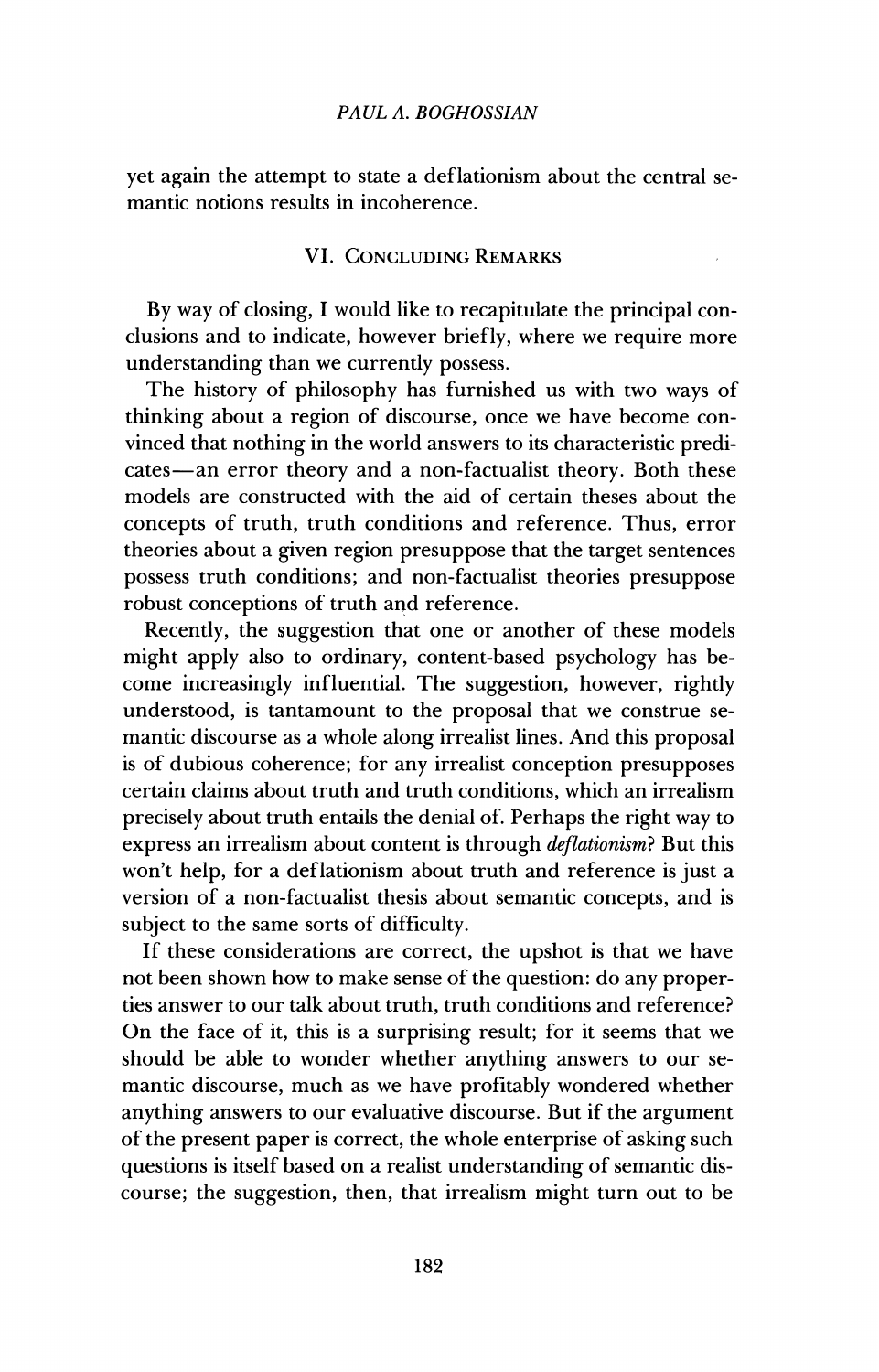the correct model for semantic discourse itself is a suggestion that we cannot coherently entertain.

What recourse might a content irrealist have in the face of these arguments? Two main possibilities suggest themselves. He may seek to deny that it follows inexorably from a deflationary conception of reference, that every significant predicative expression expresses a property. Or, he may attempt to deny that the nature of his worries about content discourse is best expressed in terms of our standard irrealist models.

The first option strikes me as extremely unpromising. I simply cannot see how, if we refuse to think of truth and reference as substantive properties, we can motivate stronger-than-minimal requirements on eligibility for truth and reference. It seems to me—as it has seemed to most deflationists—almost *definitional* of a deflationary conception, that eligibility should in this way be trivial.<sup>37</sup>

What of the second suggestion? The contrast between realism and irrealism has traditionally served as the contrast of choice between cognitively reputable and cognitively disreputable discourse. It ought to be noted, however, that some philosophers have recently begun to explore the possibility that a cognitively interesting contrast may be drawn in non-truth-theoretic terms.<sup>38</sup> It is too early to say whether this project will succeed, or, for that matter, whether it would ultimately be of use in the present context, if it did. But, in light of the difficulties confronting a truth-theoretic formulation of content irrealism, it seems an avenue well worth exploring.

I am inclined to believe, however, that the correct moral of the considerations on offer here is just what it appears to be: that we really cannot make sense of the suggestion that our thoughts and utterances do not possess robust truth conditions. Much as Descartes's *cogito* argument may be understood to have shown that I cannot make sense of the suggestion that I do not exist, by showing that the claim that I do exist is a presupposition of the most refined attempt to deny that I do; so the present argument should be understood as showing that we cannot make sense of the claim that

<sup>37</sup>See for example Schiffer, *op. cit.,* pp. 146-156.

<sup>38</sup>See the paper by Crispin Wright cited above.